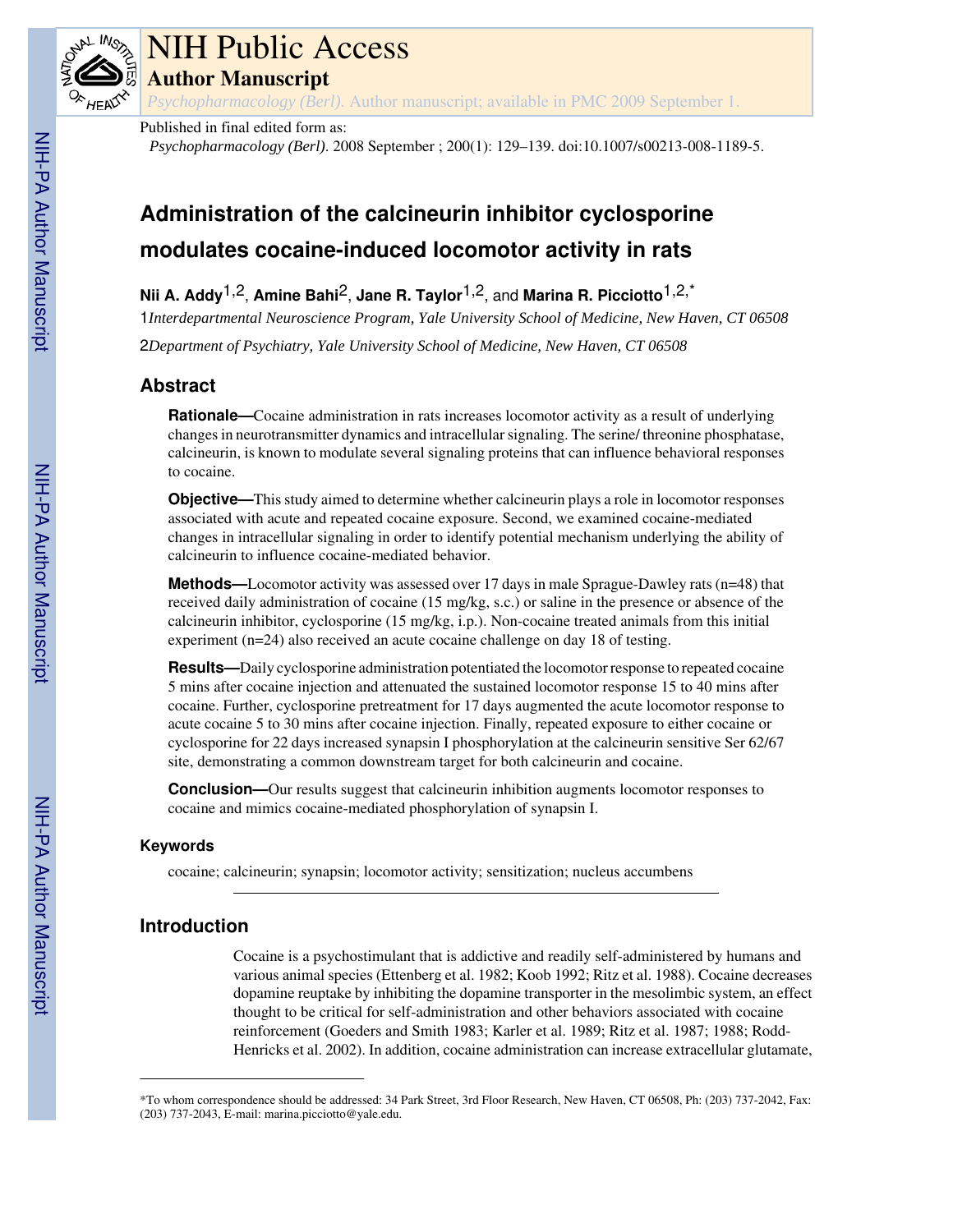serotonin and norepinephrine levels in various brain regions (Di Chiara and Imperato 1988; Kalivas and Duffy 1995; 1998; Reid et al. 1997; Reith et al. 1997). Cocaine-mediated increases in levels of dopamine and other neurotransmitters can alter the activity of downstream signaling proteins such as the dopamine- and cAMP regulated phosphoprotein-32 (DARPP32), cAMP response element binding protein (CREB), and extracellular signal-regulated protein kinase (ERK) (Carlezon et al. 1998; Greengard et al. 1999; Mattson et al. 2005; Miserendino and Nestler 1995; Self et al. 1998; Terwilliger et al. 1991). These signaling proteins are known to influence synaptic plasticity in the brain (Ahmed and Frey 2005; English and Sweatt 1997; Hotte et al. 2007; Impey et al. 1988) and are likely to be important for cocaine-mediated plasticity within the mesolimbic dopamine system (Borgland et al. 2004; Liu et al. 2005; Saal et al. 2003; Ungless et al. 2001).

One protein that can potentially modulate several cocaine-mediated processes in the brain is the serine/ threonine phosphatase, calcineurin. When activated by calcium and calmodulin, calcineurin dephosphorylates target proteins such as synapsin I, DARPP32, and CREB, as well as a number of other proteins important for neuronal function including calcium channels, alpha-amino-3-hydroxy-5-methylisoxazole-4-propionate (AMPA) receptors, and N-methyl-D-aspartate (NMDA) receptors (Greengard et al. 1999; Jovanovic et al. 2001; Winder and Sweatt 2001). Thus, calcineurin activity could modulate cocaine-mediated neurotransmitter release and intracellular signaling through actions at several different pre-synaptic and postsynaptic targets.

For instance, calcineurin-mediated dephosphorylation of synapsin I could potentially influence cocaine's ability to modulate neurotransmitter release. Synapsin I normally tethers synaptic vesicles to the pre-synaptic cytoskeleton to limit vesicular neurotransmitter release (Greengard et al. 1993). When phosphorylated, synapsin I has a decreased affinity for both actin and synaptic vesicles, shifting these vesicles to the readily releasable pool and allowing for greater neurotransmitter release upon stimulation (Bahler and Greengard 1987; Greengard et al. 1993; Huttner et al. 1983). In addition, the synapsin family of proteins is thought to contribute to cocaine-mediated dopamine release in the striatum as this release is decreased in synapsin knockout mice (Venton et al. 2006). Thus, through regulation of synapsin I phosphorylation, calcineurin could serve to either limit or augment cocaine-mediated neurotransmitter release which, in turn, could alter cocaine-mediated behaviors.

In the current study we hypothesized that calcineurin plays an important role in behaviors associated with cocaine exposure and we further hypothesized that cocaine may regulate the phosphorylation of calcineurin target proteins, such as synapsin I. To test these hypotheses, we examined the role of calcineurin in cocaine-mediated locomotor activation and sensitization, both of which result from cocaine-induced neurotransmitter effects in the mesolimbic dopamine system (Cabib et al. 1991; Kalivas and Alesdatter 1993; McCreary and Marsden 1993). Furthermore, we used western blot analysis to determine whether regulation of calcineurin or treatment with cocaine could regulate the phosphorylation state of calcineurin targets, such as synapsin I, *in vivo*. Our results demonstrate that calcineurin inhibition can potentiate locomotor responses to cocaine and that regulation of synapsin I could contribute to this behavioral effect.

#### **Materials and Methods**

#### **Subjects**

Male Sprague Dawley rats weighing between 200-250 grams upon arrival were supplied by Charles River Laboratories (Wilmington, MA). Animals were placed on *ad libitum* food and water and were housed 2 to 3 per cage on a 12 hour light/dark cycle with lights on at 7 am. All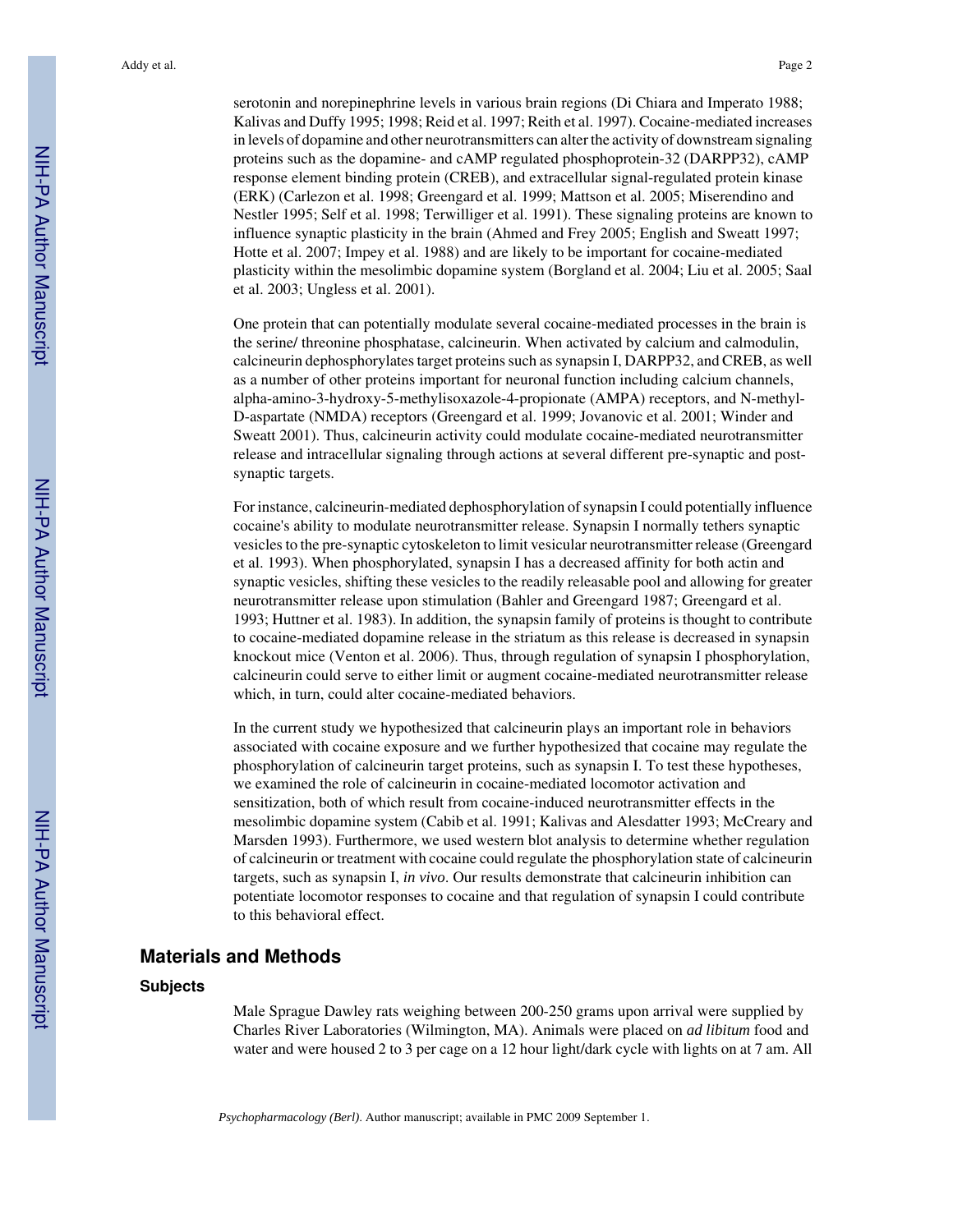experiments were conducted according to the Guide for the Care and Use of Laboratory Animals and were approved by the Yale Animal Care and Use Committee.

#### **Drug administration and locomotor activity testing**

Open field locomotor activity was assessed in standard plastic cages without bedding (45×24×20 cm) using the automated Omnitech Digiscan Micromonitor system (Columbus, OH, USA) equipped with 16 photocell array (2 cm space between each 2 cells). Horizontal locomotor activity, defined as consecutive beam breaks, was collected by counting photocell beam interruption in 5 min intervals using Micro Pro version 1.3 software (Columbus, OH, USA). Stereotypic activity was defined as short movements that occurred in the absence of ambulatory activity, in which the animal must cross 2 photocells within 500 ms. Thus, stereotypic counts occurred in a maximum area of 2 photocells.

Drug treatment was performed daily and alternated between home cage drug administration (on non-test days) and locomotor chamber administration (on test days) where locomotor activity was assessed in a distinct environment (Fig 1A, 2A, Supp Fig1A). All drugs were injected in a volume of 2 ml/kg body weight. For cyclosporine experiments, animals received intraperitoneal injections of 5, 15 or 20 mg/kg cyclosporine (Sandimmune ® Oral Solution, Novartis, East Hanover, NJ) or olive oil vehicle (ICN Biochemicals, Cleveland, OH). The 15 mg/kg cyclosporine dose, in olive oil vehicle, has been previously demonstrated to increase cyclosporine plasma levels (Donatsch and Ryffel 1986) and to alter brain calcineurin activity (Addy et al. 2007) in rats, while the 5 and 20 mg/kg doses were employed in order to demonstrate a dose-response relationship. The initial injection of cyclosporine or vehicle was administered 24 hours prior to the first locomotor session with an additional injection 1 hr before locomotor testing in order to increase plasma cyclosporine levels during locomotor assessment. This time course of administration was chosen based on previous pharmacokinetics studies demonstrating increased cyclosporine plasma levels in rats on the second day of administration at multiple time points throughout the day (Donatsch and Ryffel 1986). The 20 mg/kg dose of cyclosporine resulted in significant toxicity and 4 animals did not complete the experiment. In rapamycin experiments, animals received 15 mg/kg rapamycin (LC Laboratories, Woburn, MA, USA) or 5 % dimethyl-sulfoxide "DMSO" vehicle (Sigma, St. Louis, MO, USA). For both cyclosporine and rapamycin experiments, each locomotor session began with a 30 min habituation period immediately followed by subcutaneous administration of 15 mg/kg cocaine (NIDA, Bethesda, MD) or saline vehicle (0.9% Sodium Chloride, Hospira, Lake Forest, IL) and a 60 min assessment of locomotor activity. The first experiment was performed over 17 days and included the following treatment groups  $(n=12)$ per group); control (saline + oil vehicle), cocaine (15 mg/kg cocaine + oil vehicle), cyclosporine (saline + 15 mg/kg cyclosporine), and cocaine + cyclosporine (15 mg/kg cocaine + 15 mg/kg cyclosporine). In the subsequent experiment, non-cocaine treated animals (control and cyclosporine groups,  $n=12$  per group) were exposed to an acute cocaine challenge (15 mg/kg, s.c.) on day 18 of testing. These experiments were also repeated with a second dose of 10 mg/ kg cocaine (NIDA, Bethesda, MD) with the following treatment groups (n=5/6 per group); control (saline + oil vehicle), cocaine (10 mg/kg cocaine + oil vehicle), cyclosporine (saline + 15 mg/kg cyclosporine), and cocaine + cyclosporine (10 mg/kg cocaine + 15 mg/kg cyclosporine). Experimental procedures were identical to those listed above in the 15 mg/kg cocaine study. In the cyclosporine dose-response experiment, treatment groups (n=8 per group) consisted of animals that received 0, 5, 15 and 20 mg/kg cyclosporine treatment for 17 days followed by an acute cocaine challenge on day 18. The fourth experiment consisted of two treatment groups (n=8 per group) of animals that received 0 or 15 mg/kg rapamycin for 17 days and were then exposed to an acute cocaine challenge on day 18. In all of these experiment, animals received two injections per day: an intraperitoneal injection of vehicle, cyclosporine or rapamycin along with a subcutaneous injection of either saline or cocaine.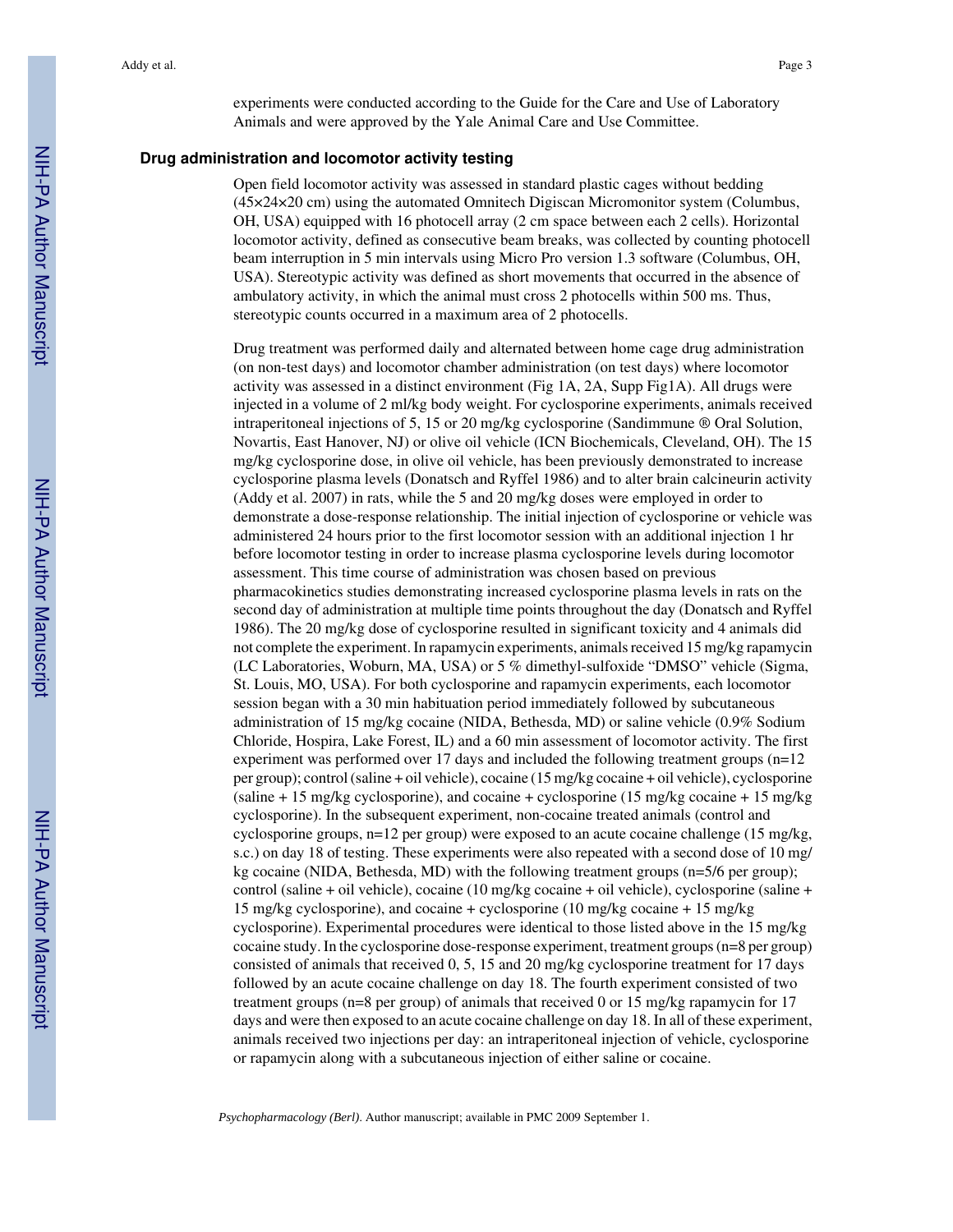#### **Tissue dissection and western blot analysis**

At the completion of behavioral studies, animals were sacrificed by rapid decapitation 30 mins after subcutaneous injection with cocaine or saline and the head was immediately frozen in chilled 2-methyl butane (VWR International, West Chester, PA). Each brain was later removed and sliced into 1 to 2 mm sections using a chilled matrix (Zivic Labs, Pittsburgh, PA). Region specific dissections of prefrontal cortex, striatum, NAc, and VTA were performed using micro punch tools made from 16 or 18 gauge needles.

Tissue samples were prepared for western blot analysis and run on a 10% polyacrylamide gel at a protein concentration of 10 μg per sample (7.5 μg per VTA sample) as previously described (Brunzell et al., 2003). Nitrocellulose blots were then briefly washed in Tris-Buffered Saline (TBS, 20 mM Tris Base, 137 mM NaCl adjusted to pH 7.6), blocked in TBS with 0.05% Tween 20 (Sigma-Aldrich, St. Louis, MO) and 5% skim milk, then incubated overnight at  $4^{\circ}$  C with primary antibodies against the following proteins: calcineurin (BD Biosciences, San Jose, CA 1:1000), pSynapsin I (Ser 62/ Ser 67, courtesy of Angus Nairn, Yale University, 1:500), synapsin I (Cell Signaling, Danvers, MA 1:1000), or GAPDH (Advanced Immunochemical, Long Beach, CA 1:30,000). Blots were then briefly washed in TBS with 0.05% Tween followed by a 1 hr incubation at room temperature with one of the following secondary antibodies: antirabbit IgG Rockland IR Dye™ 780 (Rockland Immunochemicals, Gilbertsville, PA 1:5000) or anti-mouse IgG Alexa Fluor ® 680 (Invitrogen, Carlsbad, CA 1:5000). After incubation, blots were washed three times with TBS-Tween and were scanned using a LI-COR Odyssey scanner (LI-COR Biosciences, Lincoln, NE). Protein bands were analyzed and quantified using Odyssey version 1.2 software (LI-COR Biosciences, Lincoln, NE).

#### **Data Analysis**

Total locomotor activity and total stereotypy counts were analyzed using a 2 X 2 repeated measures analysis of variance (ANOVA) with testing day as the repeated measure. The variables for the 2 X 2 ANOVA were subcutaneous injection (saline or cocaine) and intraperitoneal injection (oil vehicle or cyclosporine). Additional analysis of daily locomotor activity in 5 min time bins was performed using a 2 X 2 ANOVA with time bin as the repeated measure. Independent samples t-tests, with Bonferroni corrections for multiple comparison, were also performed to assess between group differences in specific time bins. Analysis of the locomotor response to acute cocaine was assessed using a paired samples t-test to compare saline activity on day 17 to cocaine activity on day 18 in the same animals. In addition, an independent samples t-test was performed in order to compare acute cocaine responses in animals that had received exposure to cyclosporine (0,5,15 or 20 mg/kg) or rapamycin (0 or 15 mg/kg) for 17 days prior to acute cocaine exposure on day 18. For western blot analysis, band intensity for each protein was normalized to that of GAPDH, which served as a protein loading control. In addition, all quantifications were normalized to control animals set at 100%. Data were then analyzed using a 2 X 2 Univariate ANOVA, with subcutaneous injection (saline or cocaine) and intraperitoneal injection (oil vehicle or cyclosporine) as the two variables. Statistical significance was assigned to analyses revealing a p value of less than 0.05. All statistical tests were performed using SPSS 14.0 and SPSS 15.0 Software (SPSS Inc, Chicago, IL).

## **Results**

#### **Biphasic modulation of cocaine-mediated locomotor sensitization by chronic systemic cyclosporine administration**

Locomotor activity in animals exposed to repeated saline or cocaine (15 mg/kg, s.c.) was examined in combination with cyclosporine (15 mg/kg, i.p.) or oil vehicle (Fig 1A) to determine the role of calcineurin in cocaine-mediated locomotor activation. Repeated measures analysis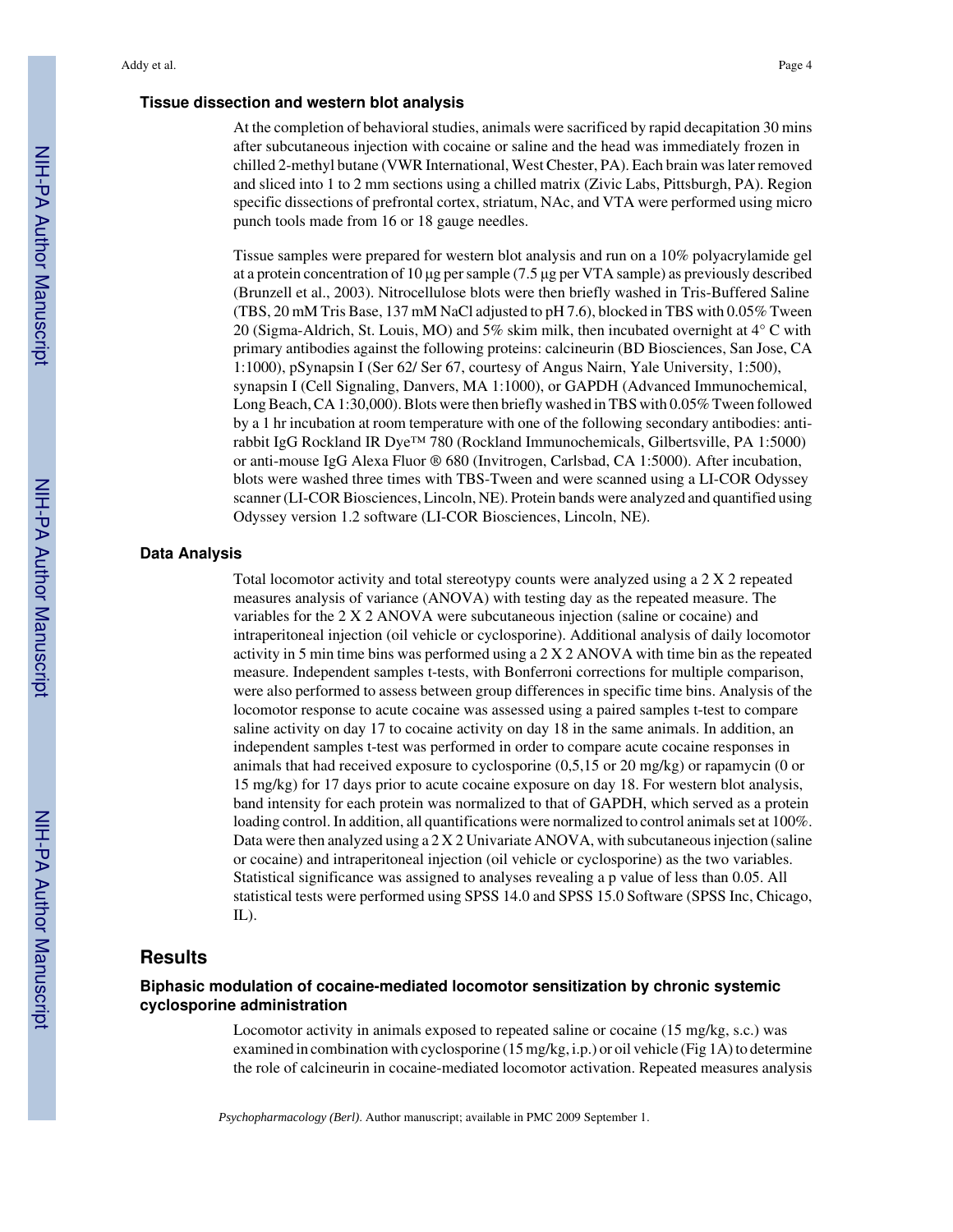of locomotor activity after cocaine/saline co-administered with cyclosporine/oil vehicle revealed a significant effect of testing day ( $F_8$ ,  $352$  = 8.005, p < 0.001, Fig 1C) Cocaine-treated animals showed increased locomotor activity over the 17 day testing period as revealed by a main effect of cocaine on locomotor activity ( $F_{1,44} = 327.058$ , p < 0.001, Fig 1C), with maximal effects observed on day 3 of treatment (Fig 1C), which has been previously observed in other studies as well (Bahi et al. 2004;Dunn et al. 2005). While cyclosporine administration (15 mg/ kg/day, i.p.) did not alter the initial development of cocaine-mediated locomotor sensitization on treatment days 1 and 3, it did attenuate the sustained locomotor response to cocaine observed over the entire testing period, as revealed by a cocaine  $\times$  cyclosporine interaction (F<sub>1</sub>, 44 = 6.205, p < 0.05, Fig 1C). However, given the dramatic increase in locomotor activity on testing days 1 and 3 in both cocaine groups, a ceiling effect may also have contributed to these results.

To determine whether stereotypic movements may have competed with locomotor activity responses to cocaine, we analyzed stereotypic counts over the 17 day testing period (Supp Fig 3A). The repeated measures ANOVA revealed a main effect of test day (F<sub>8,352</sub> = 7.975, p  $\le$ 0.001, Supp Fig 3A) as well as a main effect of cocaine (F<sub>1,44</sub> = 334.86, p < 0.001, Supp Fig 3A), but no effect of cyclosporine ( $F_{1,44} = 1.778$ , p > 0.05, Supp Fig 3A). Similar to locomotor activity responses, peak stereotypy activity occurred on day 3 of testing and declined slightly on subsequent testing days. Thus, the observed decline in locomotor activity after peak responding on day 3 (Fig 1C) was not due to an increase in stereotypic movement. Further, while the cyclosporine co-administration with cocaine led to a greater decline in locomotor activity after day 3 (Fig 1C), cyclosporine administration did not alter stereotypic movements as there was no cocaine X cyclosporine interaction  $(F<sub>1,44</sub> = 1.700, p > 0.05, Supp Fig 3A)$ .

In order to characterize the role of calcineurin in cocaine-mediated locomotor responses further, we examined the time course of locomotor activation on each test day by analyzing activity in 5 min bins over the entire 60 min testing session. Analysis by this method revealed a biphasic effect of cyclosporine administration on cocaine-mediated locomotor activity. While cyclosporine (15 mg/kg, i.p.) did not alter the acute response to cocaine on day 1 or the sensitized response to cocaine on day 3, it altered the time course of peak locomotor responding to cocaine on testing days 5 through 17. In animals exposed to repeated cocaine alone, peak locomotor responses were typically observed 10 to 20 mins after subcutaneous cocaine injection (Fig 1D). In cyclosporine treated animals, however, peak locomotor activation was observed 5 mins after subcutaneous cocaine injection (Fig 1D) and led to a potentiated initial response to cocaine on test day 11 ( $p \le 0.05$ , Independent samples t-test with a Bonferroni correction). In contrast, cyclosporine treated animals exhibitied a decreased response to cocaine after 15 mins or more on test days 5 through 17 leading to a cocaine X cyclosporine interaction on test days 9, 15, and 17 ( $p \le 0.05$ , Fig 1D). Thus, cyclosporine administration shifted the time course of the peak locomotor response to cocaine administered at 15mg/kg.

Due to the fact that 15 mg/kg cocaine administration led to peak locomotor responses on day 3 of testing, we performed a second experiment with a 10 mg/kg cocaine dose and 15 mg/kg cyclosporine dose in an attempt to avoid potential ceiling effects of cocaine (Supp Fig 1A). Consistent with the 15 mg/kg cocaine experiment, we observed a main effect of locomotor activity over testing days ( $F_{18,136} = 4.682$ , p < 0.001, Supp Fig 1C) as well as a main effect of cocaine ( $F_{1,17}$  = 69.53, p < 0.001, Supp Fig 1C) and a trend towards a main effect of cyclosporine (F<sub>1,17</sub> = 3.559, p < 0.08, Supp Fig 1C). Similar to the previous experiment with 15 mg/kg cocaine, the animals in the 10 mg/kg cocaine experiment showed peak locomotor activity at day 3 and a slight decline in locomotor activity on subsequent test days (Supp Fig 1C). In addition, we observed a trend towards a cocaine X cyclosporine interaction ( $F_{1,17}$  = 3.863, p < 0.07, Supp Fig 1C), similar to the effects observed with the 15 mg/kg cocaine dose (Fig 1C). We also examined locomotor activity on each testing day in 5 min bins over the entire testing period which revealed that cyclosporine co-administration with cocaine (10 mg/kg)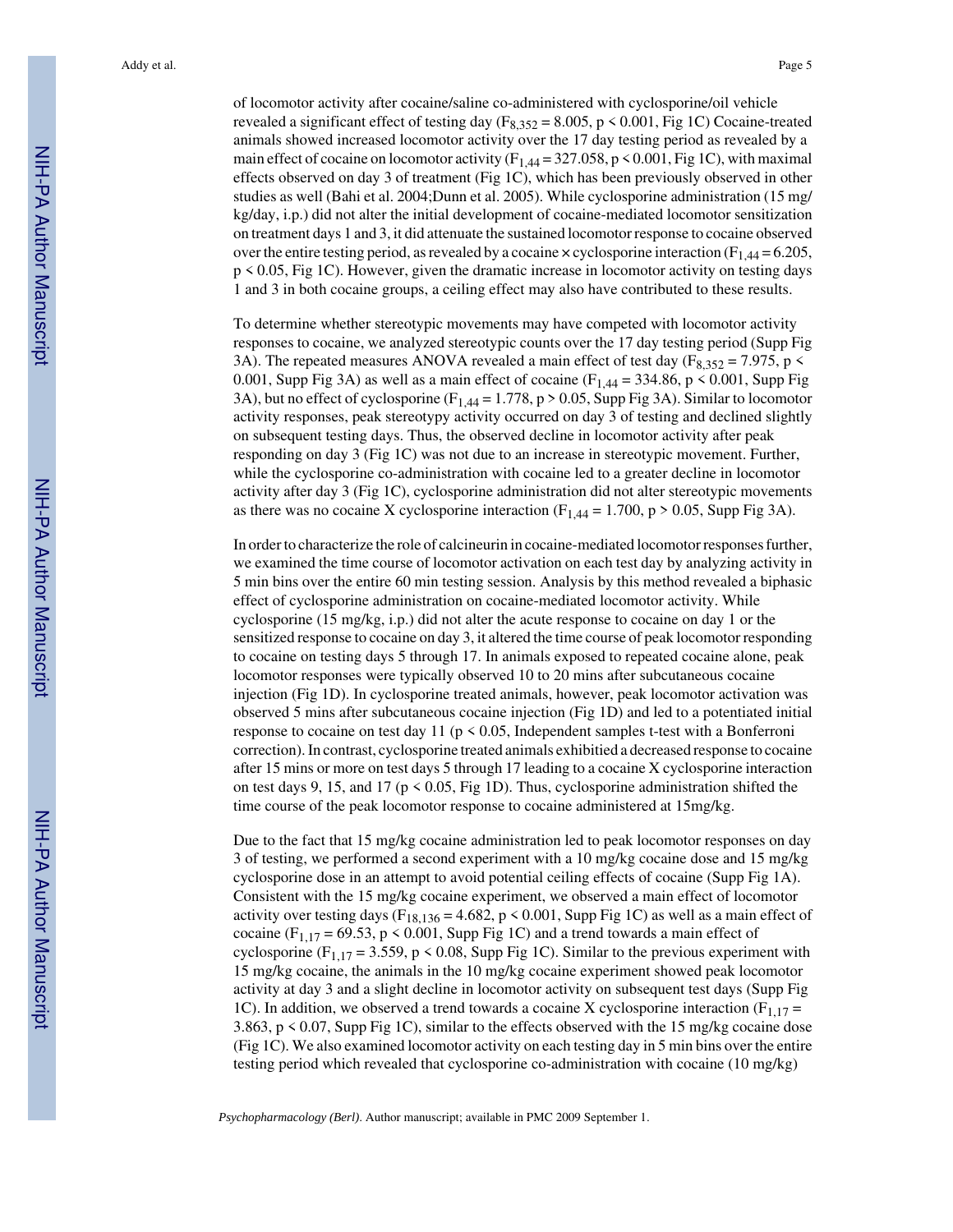attenuated the locomotor response to cocaine throughout the testing period on Day 11 and 13  $(p \le 0.05, \text{cocaine X}$  cyclosporine interaction) and gave a trend towards a significant attenuation on day 17 ( $p \le 0.07$ , cocaine X cyclosporine interaction); however, in contrast to the effects observed in the 15 mg/kg cocaine study, cyclosporine co-administration with 10 mg/kg cocaine did not alter the locomotor response 5 minutes after injection ( $p > 0.05$ , independent samples t-test, Supp Fig 1D). Further, stereotypic activity in response to the 10 mg/kg cocaine dose did not appear to compete with locomotor responses, as stereotypy activity peaked on day 3 and subsequently declined (Supp Fig 3B). Analysis of weight gain throughout the duration of both cocaine experiments demonstrated main effects of cyclosporine ( $F_{1,44}=20.816$ , p < 0.001, Supp Fig 4A;  $F_{1,17} = 15.928$ , p < 0.005, Supp Fig 4B), illustrating that cyclosporine treated animals showed decreased weight gain compared to non-cyclosporine treated animals. However, analysis of activity in the 30 mins prior to administration of 10 mg/kg or 15 mg/kg cocaine revealed no significant effect of cyclosporine (F<sub>1,17</sub> = 4.067, p > 0.05 for 10 mg/kg cocaine study, Supp Fig 1B;  $F_{1,44} = 3.241$ , p > 0.05 for 15 mg/kg cocaine study, Fig 1B). Thus, while cyclosporine administration altered weight gain in these animals, it did not alter baseline locomotor activity.

#### **Systemic cyclosporine pretreatment leads to a sensitized locomotor response to acute cocaine administration**

In order to determine whether chronic calcineurin inhibition altered the locomotor effects of acute cocaine administration, non-cocaine treated animals (saline + oil vehicle or saline + 15 mg/kg cyclosporine) from the initial experiment (n=24) were exposed to an acute injection of cocaine (15 mg/kg, i.p.) on day 18 of testing (Fig 2A). This design allowed for comparison of acute locomotor response to cocaine in animals that had received either cyclosporine (15 mg/ kg, i.p.) or vehicle administration for 17 days prior to cocaine administration. While both groups showed increased locomotor activity in response to an acute challenge with cocaine (paired samples t-test, p < 0.005 Fig 2B) animals pretreated with 15 mg/kg cyclosporine showed a potentiated locomotor response compared to vehicle pretreated animals ( $p \le 0.001$ , Fig 2B, Independent samples T-test). In addition, the cyclosporine-induced potentiation was observed at multiple time bins from 5 to 30 mins after cocaine injection ( $p \le 0.05$ , independent samples t-test with a Bonferroni correction for multiple comparisons, Fig 2C). Thus, while daily coadministration of 15 mg/kg cocaine and 15 mg/kg cyclosporine augmented the sensitized locomotor response to cocaine only 5 mins after injection (Fig 1D), cyclosporine pretreatment potentiated the locomotor response across the first 30 minutes of the testing session (Fig 2C). Further, cyclosporine pretreatment resulted in a trend towards a potentiation of the locomotor response to acute cocaine at a 10 mg/kg challenge dose ( $p \le 0.10$ , independent samples t-test, Supp Fig 2A). While analysis of locomotor activity in 5 min bins with a 10 mg/kg cocaine challenge showed effects similar to those in the 15 mg/kg study, no significant difference was observed between the control and cyclosporine pretreated groups (p > 0.05, independent samples t-test with a Bonferroni correction for multiple comparisons), likely due to the small sample size (Supp Fig 2B).

In order to further characterize the effects of cyclosporine pretreatment in the locomotor response to acute cocaine, we also performed a cyclosporine dose response in a separate set of rats (n=8, Fig 2D). In this experiment, animals in all 4 cyclosporine treatment groups (0, 5, 15 or 20 mg/kg, i.p. for 17 days) showed increased locomotor activity in response to an acute cocaine challenge on day 18 ( $p \le 0.05$ , paired samples t-test, Fig 2D) while animals pretreated with cyclosporine at 15 mg/kg showed a potentiated response to cocaine as seen previously (p < 0.05 independent samples t-test, Fig 2D). Although our results revealed a sharp dose response curve, this was likely due to peripheral side effects associated with the 20 mg/kg cyclosporine dose that may have competed with the locomotor response to cocaine. Specifically, 4 animals in the 20 mg/kg group did not complete the study due to toxicity and sickness behavior. Despite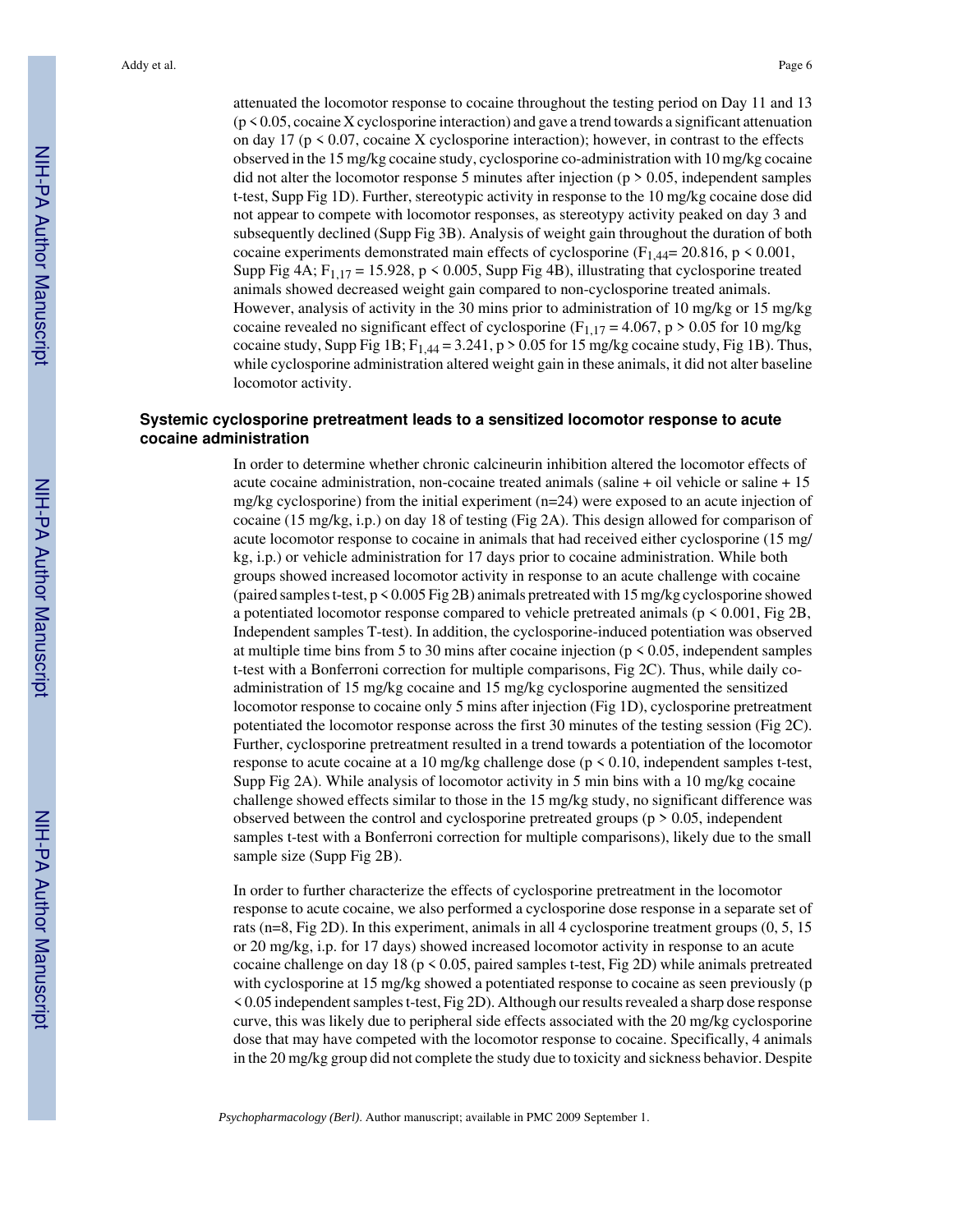cocaine.

these complications with the higher cyclosporine dose, our data suggest that the calcineurin inhibition associated with administration of 15 mg/kg cyclosporine is sufficient to alter the locomotor response to cocaine. The fact that calcineurin is expressed ubiquitously throughout the brain (Kincaid et al. 1987), however, complicates the interpretation of these results. In addition, since cyclosporine is an immunophilin which must bind to cyclophilin in order to inhibit calcineurin (Liu et al. 1991), it is possible our results could be due to the immunophilin effects of cyclosporine that are independent of calcineurin inhibition. To address this possibility, we performed an additional experiment with rapamycin, an immunophilin that does not inhibit calcineurin (Liu et al. 1991;Yu et al. 2006). While control animals showed enhanced locomotor activity upon acute cocaine injection (Rap 0 mg,  $p \le 0.05$ , independent samples ttest, Fig 2D), pretreatment with rapamycin (15 mg/kg) did not affect cocaine-induced locomotor activity ( $p > 0.05$ , independent samples t-test, Fig 2D). Together, these data provide further evidence that calcineurin may be involved in regulation of locomotor responses to

#### **Regulation of synapsin I phosphorylation by chronic cocaine or chronic cyclosporine administration**

Since we have previously demonstrated that calcineurin inhibition with cyclosporine regulates phosphorylation of the calcineurin target protein, synapsin I (Addy et al. 2007), we used western blot analysis to determine whether cyclosporine administration in the current study altered synapsin I phosphorylation. While chronic cyclosporine administration(15 mg/kg/day, i.p. for 22 days) did not alter calcineurin protein levels (Fig 3A), western blot analysis revealed a main effect of cyclosporine administration on levels of phosphorylated synapsin I at the calcineurin sensitive serine 62/67 site (S62/67) in the NAc (F<sub>1,38</sub>= 5.248, p < 0.05, Fig 3B), striatum (F<sub>1,42</sub>= 7.619, p < 0.01, Fig 3B) and VTA (F<sub>1,36</sub>= 7.971, p < 0.01, Fig 3B) with no effect on total synapsin I levels in any of these regions (Fig 3C). These results demonstrate that cyclosporine administration altered calcineurin activity in sub-cortical regions of the brain, consistent with our previous findings (Addy et al. 2007). Our western blot experiments also revealed a main effect of cocaine administration on pSynI (S62/67) levels in the NAc ( $F_{1,38}$ = 4.290, p < 0.05, Fig 3B), and striatum ( $F_{1,42}$ = 5.911, p < 0.05, Fig 3B), and a strong trend towards a main effect in the VTA ( $F_{1,36}$ = 3.746, p < 0.07, Fig 3B); however, further analysis revealed no significant interaction between cyclosporine and cocaine administration on pSynI levels in the NAc (F<sub>1,38</sub>= 0.259, p > 0.05, Fig 3B), striatum (F<sub>1,42</sub>= 0.154, p > 0.05, Fig 3B) or VTA ( $F_{1,36}$ = 0.722, p > 0.05, Fig 3B). Indeed, administration of either cyclosporine or cocaine alone for 22 days increased pSynI (S62/67) levels to the same extent with no difference between the two groups (Fig 3B). In contrast, acute cocaine administration did not alter pSynI or total synapsin I levels in any of the regions tested (Fig 3D, 3E). Thus, the fact that repeated administration of cocaine or cyclosporine led to increased pSyn I (S62/67) suggests that synapsin I may be a molecular target of both drugs. While DARPP32 is another calcineurin target that has been shown to be regulated by cocaine exposure (Svenningsson et al. 2005), examination of striatal tissue revealed no significant differences in levels of phosphorylated DARPP32 at a calcineurin sensitive site (threonine 34) after repeated cocaine or cyclosporine administration (data not shown).

#### **Discussion**

The current study presents evidence that calcineurin activity modulates cocaine-mediated locomotor behavior. The ability of the calcineurin inhibitor, cyclosporine, to potentiate both the locomotor response to acute cocaine exposure and the early response to repeated cocaine exposure suggests that calcineurin is part of a feedback pathway that limits the effects of cocaine. This is consistent with previous work showing decreased calcineurin expression in the nucleus accumbens of rats after repeated cocaine exposure and withdrawal (Hu et al.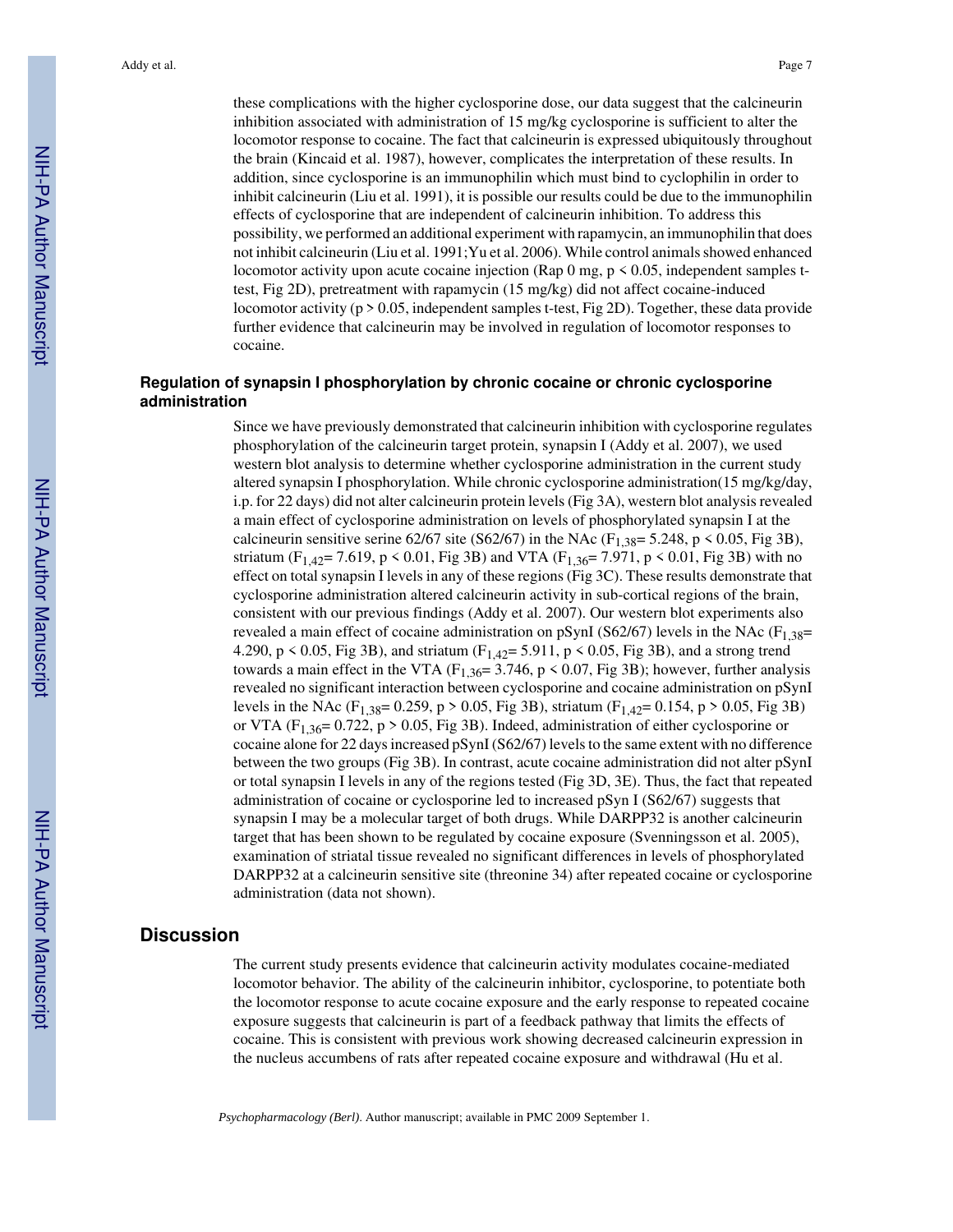2005). Similarly, calcineurin over-expression in the mouse forebrain disrupts locomotor sensitization and the conditioned place preference associated with the administration of amphetamine, another psychostimulant (Biala et al. 2005), suggesting that increased calcineurin activity may have more general effects that limit psychostimulant action. It should be noted, however, that the conclusion that calcineurin activity is involved in cocaine-induced hyperactivity depends on the specificity of the effect of cyclosporine. While the fact that rapamycin is ineffective in these assays supports this conclusion, off-target effects cannot be ruled out.

The fact that cyclosporine administration mimicked cocaine's actions at synapsin I and potentiated locomotor responses to cocaine suggests synapsin I phosphorylation may play a role in the locomotor responses to cocaine. While repeated cyclosporine administration led to a leftward shift in the locomotor response to repeated cocaine at a 15 mg/kg dose, this was likely due to a potentiated initial locomotor response that led to a ceiling effect and subsequently decreased responding during the remainder of the testing session (15-40 minutes after injection). In addition, repeated cyclosporine administration appeared to preferentially potentiate the initial locomotor response of higher cocaine doses, as these effects were not observed with 10 mg/kg cocaine dose. However, repeated cyclosporine administration led to a robust potentiation of locomotor response to acute cocaine at 15 mg/kg, where ceiling effects were not a factor. The ability of cyclosporine to increase acute cocaine-induced hyperactivity while attenuating the development of cocaine sensitization is somewhat puzzling but is likely due to a differential role for calcineurin signaling in distinct cell types at different time points in these tasks. For example, cocaine sensitization effects may be mediated through activation of calcineurin in DA neurons in the VTA, thus cyclosporine treatment leads to decreased sensitization. In contrast, the activation of calcineurin in medium spiny neurons in the NAc may normally attenuate the acute effects of cocaine on DA responses, and therefore blockade of the enzyme leads to an apparent increase in this acute effect. These are speculations at this point, but future studies using local infusion, or genetic techniques to target calcineurin in specific cell types, could help answer these questions more definitively.

The fact that repeated administration of cocaine also increased synapsin I phosphorylation further suggests that synapsin I may be an important effector protein contributing to cocaine's long term effects in the brain. While phosphorylation of another calcineurin target protein, DARPP32, has also been implicated in cocaine-mediated behavior (Svenningsson et al. 2005), repeated cocaine or cyclosporine administration did not alter DARPP32 phosphorylation in the present study. Although calcineurin inhibition has also been shown to increase DARPP-32 phosphorylation (Nishi et al. 2002), these demonstrations have been performed in slices preparations that are isolated from the rest of the mesolimbic dopamine system. Thus, the lack of a DARPP-32 effect after calcineurin inhibition in our work is likely due to the actions of cyclosporine at several sites within the mesolimbic dopamine circuit. In contrast, the results of the current work provide the first demonstration of increased synapsin I phosphorylation at the serine 62/67 site in response to repeated cocaine exposure.

Given the role of synapsin I in the transition of neurotransmitter vesicles to the readily releasable pool (Greengard et al. 1993; Hilfiker et al. 2005), these data further suggest that cocaine-mediated locomotor activation and sensitization could be due, in part, to cocaine's ability to promote synapsin-dependent neurotransmitter release. Thus, we conclude that calcineurin's ability to modulate synapsin I (S62/67) phosphorylation could serve to regulate the locomotor response to cocaine and may also play a role in other cocaine-associated behaviors. Specifically, cocaine administration led to a robust increase in synapsin I phosphorylation in the striatum and nucleus acumens (Fig 3B) and we hypothesize that regulation of synapsin I at these loci plays an important role in the cocaine effects observed in this study. Further, regulation of synapsin I activity can potentially alter the release of several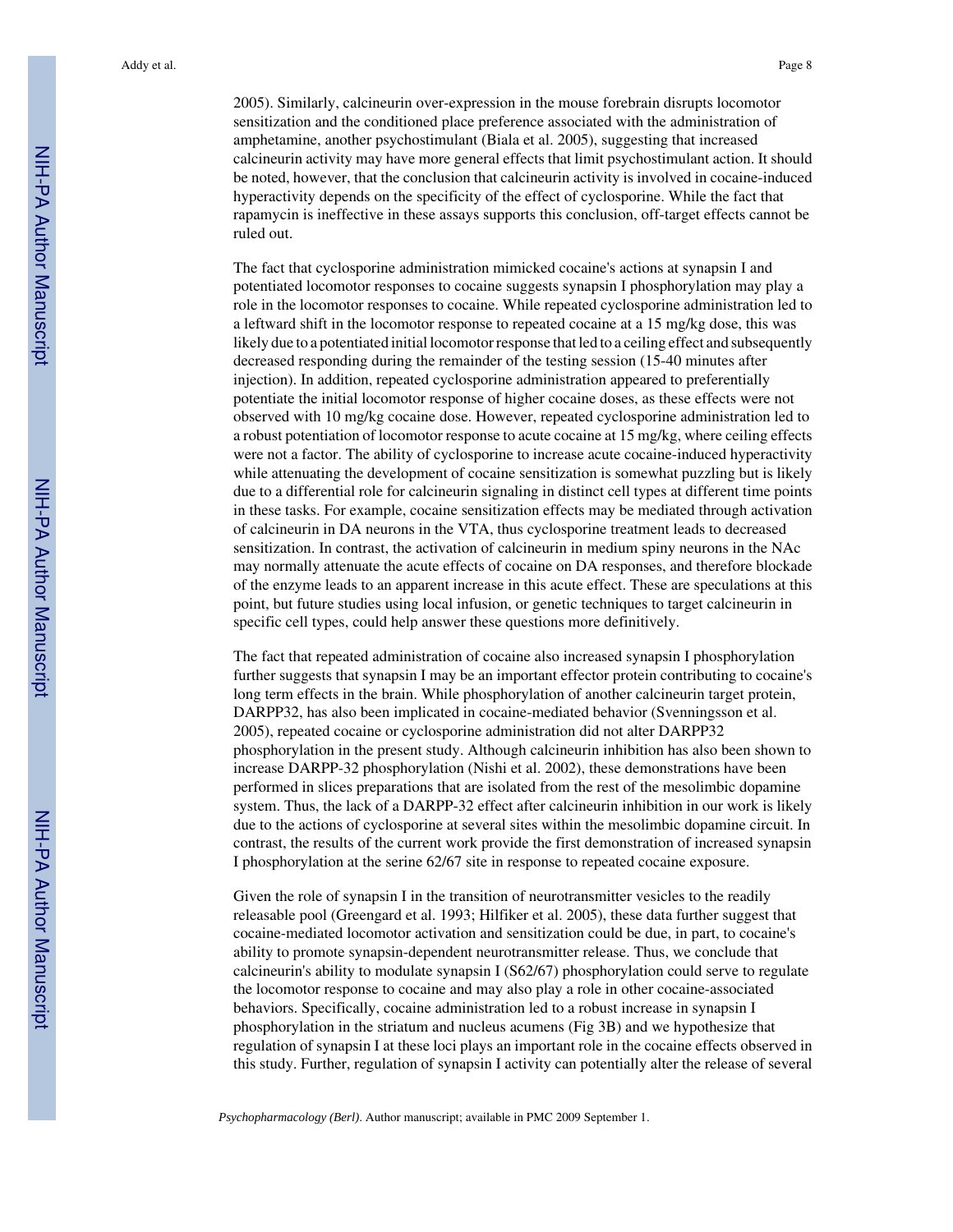neurotransmitters in the striatum and nucleus accumbens which have been implicated in the behavioral responses associated with cocaine exposure. For instance, cocaine-mediated phosphorylation of synapsin I could potentially influence dopamine availability as synapsin I, II and III triple knockouts show decreased cocaine-mediated dopamine release in the striatum compared to wild-type mice (Venton et al. 2006), an effect which would also limit cocaineinduced locomotor responses. While we observed increased synapsin I phosphorylation after repeated cocaine exposure, similar effects have also been demonstrated with amphetamine. For instance, striatal synaptosome preparations from rats previously exposed to repeated amphetamine show increased synapsin I phosphorylation and an enhancement of amphetamine-mediated dopamine release (Iwata et al. 1997). In addition, repeated amphetamine also leads to increases in synapsin I phosphorylation *in* vivo in the striatum of rats (Iwata et al. 1997). Thus, decreases in calcineurin activity and increases in synapsin phosphorylation, may be a necessary molecular consequence of psychostimulant administration, and may be important for modulating the behavioral consequences of these drugs.

The data in the current study also suggest a potential mechanism for regulation of both cocainemediated synapsin I phosphorylation and cocaine-mediated locomotor behavior by calcineurin. Specifically, calcineurin acts to dephosphorylate synapsin I at the S62/67 site (Jovanovic et al. 2001) and can thus oppose cocaine-mediated phosphorylation of this target site. Furthermore, dephosphorylated synapsin I decreases vesicular neurotransmitter release (Nichols et al. 1992). Thus, calcineurin-mediated dephosphorylation of synapsin I could potentially regulate changes in neurotransmitter release resulting from cocaine administration. Given the opposing effects of cocaine and calcineurin on synapsin I phosphorylation and on cocaine-mediated locomotor activity, the balance between synapsin I phosphorylation and dephosphorylation may be an important mechanism underlying cocaine-mediated locomotor activation. We therefore propose a model in which cocaine increases the number of vesicles in the readily releasable pool, through actions at synapsin I (Fig 4), which in turn supports cocaine-mediated locomotor responses. In the current study, calcineurin inhibition by cyclosporine removed this regulation, which led to increased synapsin I phosphorylation and this could increase the number of synaptic vesicles in the readily releasable pool. Thus, in cyclosporine treated animals, the increased number of vesicles in the readily releasable pool could allow for increased neurotransmitter release to potentiate the locomotor response to cocaine. Indeed, calcineurin inhibition has been demonstrated to increase both amphetamine-induced locomotor behavior and place conditioning (Borlongan et al. 1995; Gerdjikov and Beninger 2005), suggesting that similar mechanisms may also contribute to amphetamine-induced behavior. Together, the data presented here demonstrate that synapsin I serves as an important cocaineregulated target protein that may mediate the locomotor responses to acute and chronic cocaine administration. This work also suggests that repeated cocaine exposure could increase extracellular neurotransmitter availability not only by inhibiting reuptake transporters, but by altering the activity of a presynaptic protein, synapsin I, to allow for increased neurotransmitter availability in the presynaptic cleft. Finally, we illustrate that calcineurin plays a critical role in regulating the activity of synapsin I, which may underlie the ability of calcineurin to limit locomotor responses to cocaine administration. While this work highlights the potential importance of synapsin I in cocaine-mediated behavior, additional experiments will be necessary to determine the role of synapsin I in specific brain regions and to delineate the neurotransmitter systems that are influenced by cocaine-mediated regulation of synapsin I.

#### **Supplementary Material**

Refer to Web version on PubMed Central for supplementary material.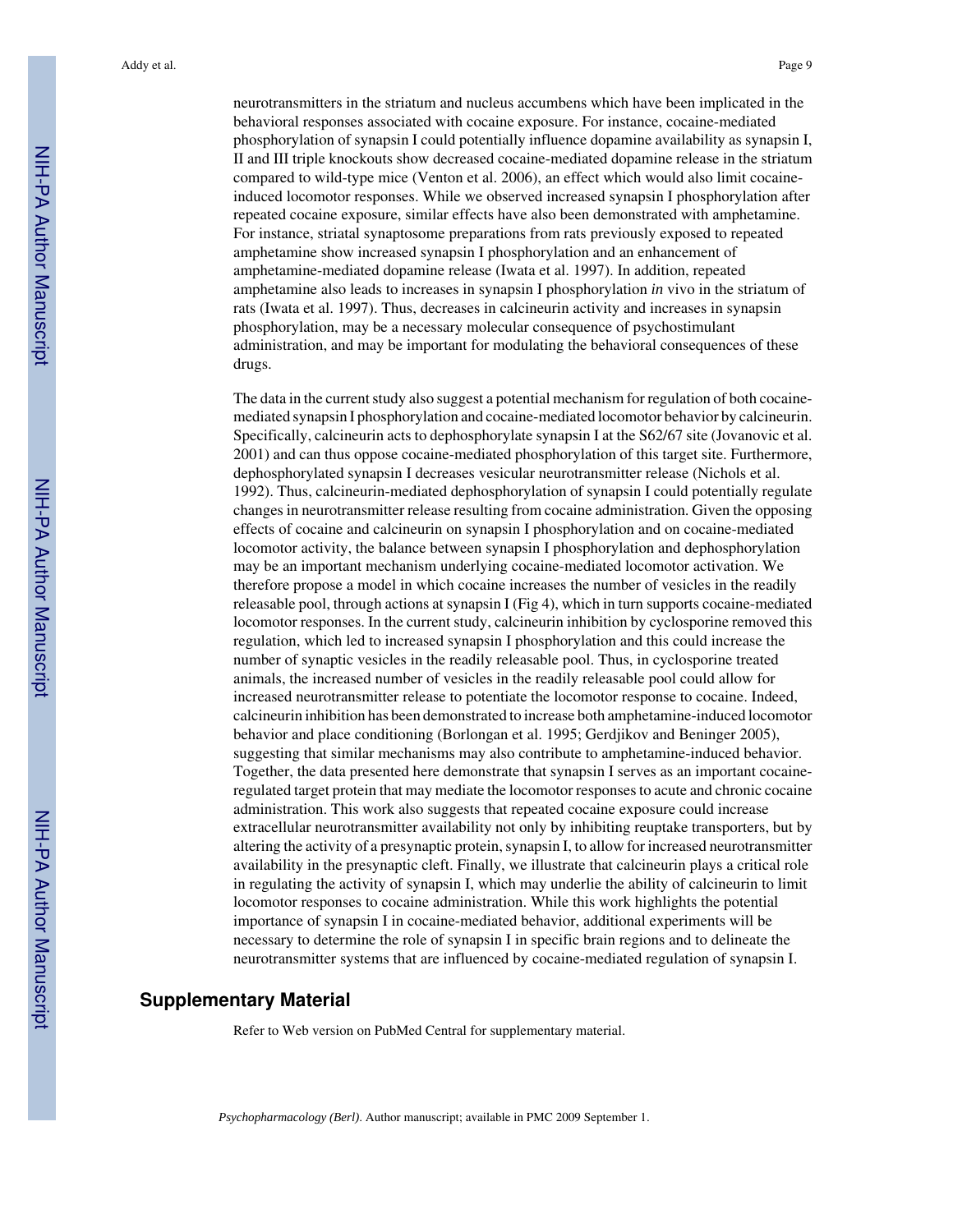#### **Acknowledgements**

This work was supported by DA14241 and DA11717. NAA was supported by MH18882 (American Psychological Association) and DA021459. AB was supported by Fellowship for advanced researchers from the Swiss National Science Foundation (PA00A-117453). MRP was supported by DA00436.

## **Literature Cited**

- Addy NA, Fornasiero EF, Stevens TR, Taylor JR, Picciotto MR. Role of calcineurin in nicotine-mediated locomotor sensitization. J Neurosci 2007;27:8571–80. [PubMed: 17687035]
- Ahmed T, Frey JU. Plasticity-specific phosphorylation of CaMKII, MAP-kinases and CREB during late-LTP in rat hippocampal slices in vitro. Neuropharmacology 2005;49
- Bahi A, Boyer F, Kafri T, Dreyer J. CD81-induced behavioural changes during chronic cocaine administration: in vivo gene delivery with regulatable lentivirus. Eur J Neurosci 2004;19:1621–33. [PubMed: 15066158]
- Bahler M, Greengard P. Synapsin I bundles F-actin in a phosphorylation-dependent manner. Nature 1987;326:704–7. [PubMed: 3104800]
- Biala G, Betancur C, Mansuy I, Giros B. The reinforcing effects of chronic D-amphetamine and morphine are impaired in a line of memory-deficient mice overexpressing calcineurin. Eur J Neurosci 2005;21:3089–96. [PubMed: 15978018]
- Borgland SL, Malenka RC, Bonci A. Acute and chronic cocaine-induced potentiation of synaptic strength in the ventral tegmental area: electrophysiological and behavioral correlates in individual rats. J Neurosci 2004;24:7482–90. [PubMed: 15329395]
- Borlongan CV, Freeman TB, Scorcia TA, Sherman KA, Olanow WC, Cahill DW, Sanberg PR. Cyclosporine-A increases spontaneous and dopamine agonist-induced locomotor behavior in normal rats. Cell Transplant 1995;4:65–73. [PubMed: 7728335]
- Cabib S, Castellano C, Cestari V, Filibeck U, Puglisi-Allegra S. D1 and D2 receptor antagonists differently affect cocaine-induced locomotor hyperactivity in the mouse. Psychopharmacology (Berl) 1991;105:335–9. [PubMed: 1839178]
- Carlezon WA Jr, Thome J, Olson VG, Lane-Ladd SB, Brodkin ES, Hiroi N, Duman RS, Neve RL, Nestler EJ. Regulation of cocaine reward by CREB. Science 1998;282:2272–5. [PubMed: 9856954]
- Di Chiara G, Imperato A. Drugs abused by humans preferentially increase synaptic dopamine concentrations in the mesolimbic system of freely moving rats. Proc Natl Acad Sci U S A 1988;85:5274–8. [PubMed: 2899326]
- Donatsch P, Ryffel B. Pharmacokinetics of Cyclosporine in Toxicological Studies. Transplantation Proceedings 1986;28
- Dunn J, Inderwies B, Licata S, Pierce R. Repeated administration of AMPA or a metabotropic glutamate receptor agonist into the rat ventral tegmental area augments the subsequent behavioral hyperactivity induced by cocaine. Psychopharmacology 2005;179:172–180. [PubMed: 15580483]
- English JD, Sweatt JD. A requirement for the mitogen-activated protein kinase cascade in hippocampal long term potentiation. J Biol Chem 1997;272:19103–19106. [PubMed: 9235897]
- Ettenberg A, Pettit HO, Bloom FE, Koob GF. Heroin and cocaine intravenous self-administration in rats: mediation by separate neural systems. Psychopharmacology (Berl) 1982;78:204–9. [PubMed: 6296898]
- Gerdjikov T, Beninger R. Differential effects of calcineurin inhibition and protein kinase A activation on nucleus accumbens amphetamine-produced conditioned place preference in rats. Eur J Neurosci 2005;22:697–705. [PubMed: 16101751]
- Goeders NE, Smith JE. Cortical dopaminergic involvement in cocaine reinforcement. Science 1983;221:773–5. [PubMed: 6879176]
- Greengard P, Allen P, Nairn A. Beyond the dopamine receptor: the DARPP-32/protein phosphatase-1 cascade. Neuron 1999;23:435–447. [PubMed: 10433257]
- Greengard P, Valtorta F, Czernik AJ, Benfenati F. Synaptic vesicle phosphoproteins and regulation of synaptic function. Science 1993;259:780–5. [PubMed: 8430330]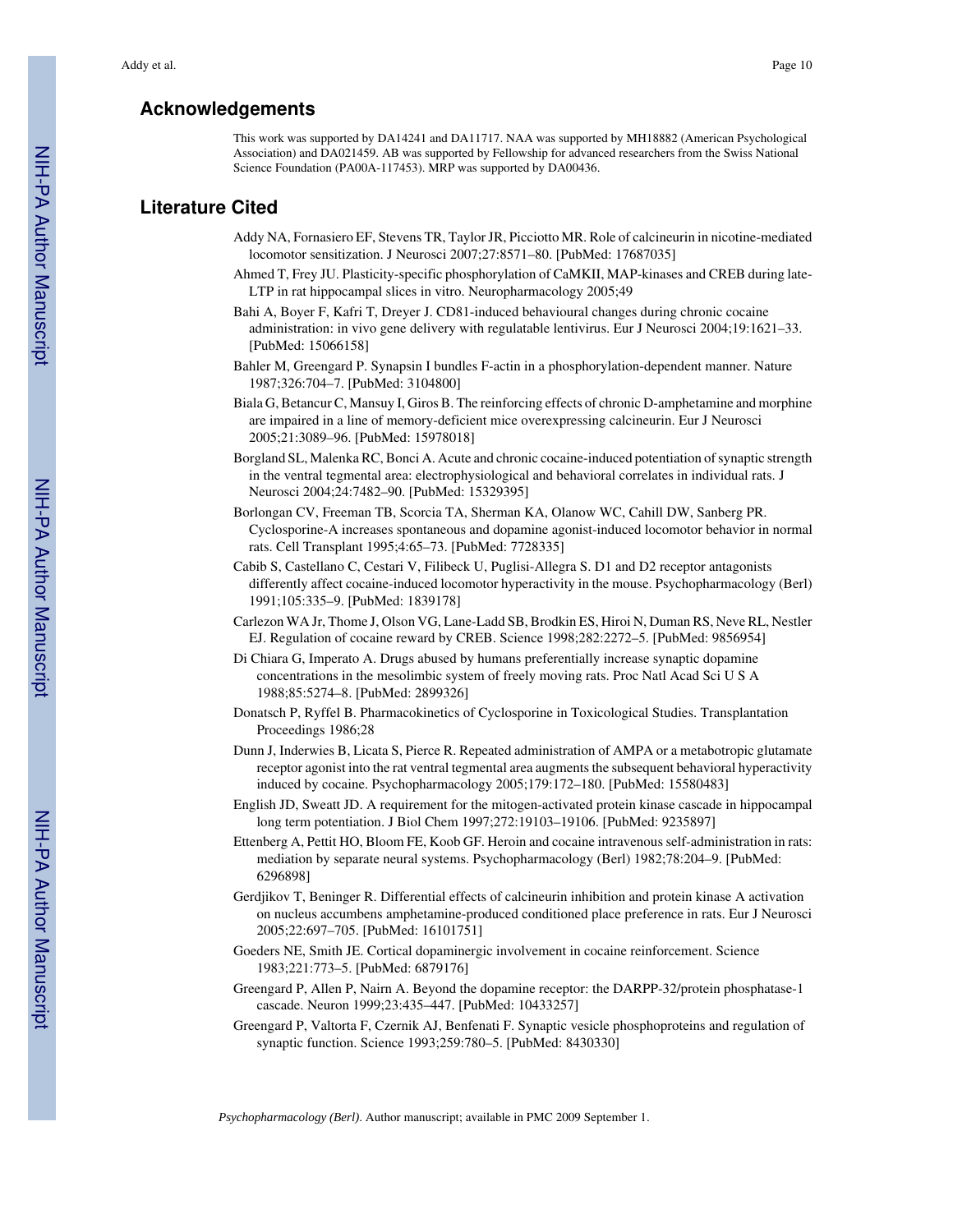- Hilfiker S, Benfenati F, Doussau F, Nairn A, Czernik A, Augustine G, Greengard P. Structural domains involved in the regulation of transmitter release by synapsins. J Neurosci 2005;25:2658–2669. [PubMed: 15758176]
- Hotte M, Thuault S, Dineley KT, Hemmings HC Jr, Nairn AC, Jay TM. Phosphorylation of CREB and DARPP-32 during late LTP at hippocampal to prefrontal cortex synapses in vivo. Synapse 2007;61:24–28. [PubMed: 17068779]
- Hu X, Ford K, White F. Repeated cocaine administration decreases calcineurin (PP2B) but enhances DARPP-32 modulation of sodium currents in rat nucleus accumbens neurons. Neuropsychopharmacology 2005;30
- Huttner WB, Schiebler W, Greengard P, De Camilli P. Synapsin I (protein I), a nerve terminal-specific phosphoprotein. III. Its association with synaptic vesicles studied in a highly purified synaptic vesicle preparation. J Cell Biol 1983;96:1374–88. [PubMed: 6404912]
- Impey S, Obrietan K, Wong ST, Poser S, Yano S, Wayman G, Deloulme JC, Chan G, Storm DR. Cross talk between ERK and PKA is required for Ca2+ stimulation of CREB-dependent transcription and ERK nuclear translocation. Neuron 1988;21:869–883. [PubMed: 9808472]
- Iwata SI, Hewlett GH, Ferrell ST, Kantor L, Gnegy ME. Enhanced dopamine release and phosphorylation of synapsin I and neuromodulin in striatal synaptosomes after repeated amphetamine. J Pharmacol Exp Ther 1997;283:1445–52. [PubMed: 9400020]
- Jovanovic J, Sihra T, Nairn A, Hemmings HJ, Greengard P, Czernik A. Opposing changes in phosphorylation of specific sites in synapsin I during Ca2+-dependent glutamate release in isolated nerve terminals. The Journal of Neuroscience 2001;21:7944–7953. [PubMed: 11588168]
- Kalivas PW, Alesdatter JE. Involvement of N-methyl-D-aspartate receptor stimulation in the ventral tegmental area and amygdala in behavioral sensitization to cocaine. J Pharmacol Exp Ther 1993;267:486–95. [PubMed: 8229779]
- Kalivas PW, Duffy P. D1 receptors modulate glutamate transmission in the ventral tegmental area. J Neurosci 1995;15:5379–88. [PubMed: 7623160]
- Kalivas PW, Duffy P. Repeated cocaine administration alters extracellular glutamate in the ventral tegmental area. J Neurochem 1998;70:1497–502. [PubMed: 9523566]
- Karler R, Calder LD, Chaudhry IA, Turkanis SA. Blockade of "reverse tolerance" to cocaine and amphetamine by MK-801. Life Sci 1989;45:599–606. [PubMed: 2671566]
- Kincaid R, Balaban C, Billingsley M. Differential localization of calmodulin-dependent enzymes in rat brain: evidence for selective expression of cyclic nucleotide phosphodiesterase in specific neurons. Proc Natl Acad Sci U S A 1987;84:1118–22. [PubMed: 3029762]
- Koob GF. Neural mechanisms of drug reinforcement. Ann N Y Acad Sci 1992;654:171–91. [PubMed: 1632582]
- Liu J, Farmer J, Lane W, Friedman J, Weissman I, Schreiber S. Calcineurin is a common target of cyclophilin-cyclosporin A and FKBP-FK506 complexes. Cell 1991;66:807–15. [PubMed: 1715244]
- Liu QS, Pu L, Poo MM. Repeated cocaine exposure in vivo facilitates LTP induction in midbrain dopamine neurons. Nature 2005;437:1027–31. [PubMed: 16222299]
- Mattson BJ, Bossert JM, Simmons DE, Nozaki N, Nagarkar D, Kreuter JD, Hope BT. Cocaine-induced CREB phosphorylation in nucleus accumbens of cocaine-sensitized rats is enabled by enhanced activation of extracellular signal-related kinase, but not protein kinase A. J Neurochem 2005;95:1481–94. [PubMed: 16219028]
- McCreary AC, Marsden CA. Cocaine-induced behaviour: dopamine D1 receptor antagonism by SCH 23390 prevents expression of conditioned sensitisation following repeated administration of cocaine. Neuropharmacology 1993;32:387–91. [PubMed: 8497339]
- Miserendino MJ, Nestler EJ. Behavioral sensitization to cocaine: modulation by the cyclic AMP system in the nucleus accumbens. Brain Res 1995;674:299–306. [PubMed: 7796110]
- Nichols RA, Chilcote TJ, Czernik AJ, Greengard P. Synapsin I regulates glutamate release from rat brain synaptosomes. J Neurochem 1992;58:783–5. [PubMed: 1345942]
- Nishi A, Bibb JA, Matsuyama S, Hamada M, Higashi H, Nairn AC, Greengard P. Regulation of DARPP-32 dephosphorylation at PKA- and Cdk5-sites by NMDA and AMPA receptors: distinct roles of calcineurin and protein phosphatase-2A. J Neurochem 2002;81:832–41. [PubMed: 12065642]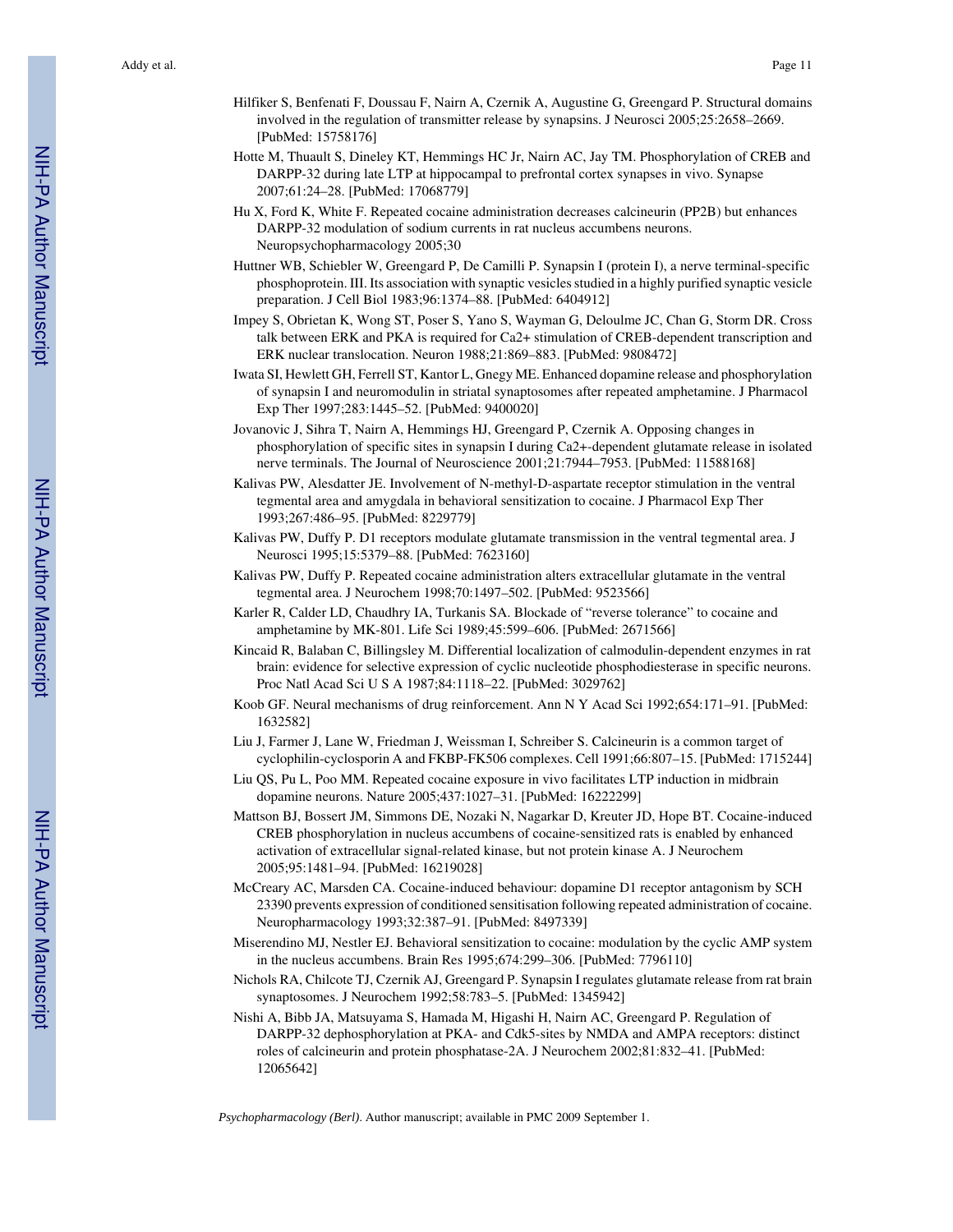- Reid MS, Hsu K Jr, Berger SP. Cocaine and amphetamine preferentially stimulate glutamate release in the limbic system: studies on the involvement of dopamine. Synapse 1997;27:95–105. [PubMed: 9266771]
- Reith ME, Li MY, Yan QS. Extracellular dopamine, norepinephrine, and serotonin in the ventral tegmental area and nucleus accumbens of freely moving rats during intracerebral dialysis following systemic administration of cocaine and other uptake blockers. Psychopharmacology (Berl) 1997;134:309–17. [PubMed: 9438681]
- Ritz MC, Lamb RJ, Goldberg SR, Kuhar MJ. Cocaine receptors on dopamine transporters are related to self-administration of cocaine. Science 1987;237:1219–23. [PubMed: 2820058]
- Ritz MC, Lamb RJ, Goldberg SR, Kuhar MJ. Cocaine self-administration appears to be mediated by dopamine uptake inhibition. Prog Neuropsychopharmacol Biol Psychiatry 1988;12:233–9. [PubMed: 3387585]
- Rodd-Henricks ZA, McKinzie DL, Li TK, Murphy JM, McBride WJ. Cocaine is self-administered into the shell but not the core of the nucleus accumbens of Wistar rats. J Pharmacol Exp Ther 2002;303:1216–26. [PubMed: 12438546]
- Saal D, Dong Y, Bonci A, Malenka R. Drugs of Abuse and Stress Trigger a Common Synaptic Adaptation in Dopamine Neurons. Neuron 2003;37:577–582. [PubMed: 12597856]
- Self DW, Genova LM, Hope BT, Barnhart WJ, Spencer JJ, Nestler EJ. Involvement of cAMP-dependent protein kinase in the nucleus accumbens in cocaine self-administration and relapse of cocaine-seeking behavior. J Neurosci 1998;18:1848–59. [PubMed: 9465009]
- Svenningsson P, Nairn AC, Greengard P. DARPP-32 mediates the actions of multiple drugs of abuse. Aaps J 2005;7:E353–60. [PubMed: 16353915]
- Terwilliger RZ, Beitner-Johnson D, Sevarino KA, Crain SM, Nestler EJ. A general role for adaptations in G-proteins and the cyclic AMP system in mediating the chronic actions of morphine and cocaine on neuronal function. Brain Res 1991;548:100–10. [PubMed: 1651140]
- Ungless MA, Whistler JL, Malenka RC, Bonci A. Single cocaine exposure in vivo induces long-term potentiation in dopamine neurons. Nature 2001;411:583–7. [PubMed: 11385572]
- Venton BJ, Seipel AT, Phillips PE, Wetsel WC, Gitler D, Greengard P, Augustine GJ, Wightman RM. Cocaine increases dopamine release by mobilization of a synapsin-dependent reserve pool. J Neurosci 2006;26:3206–9. [PubMed: 16554471]
- Winder D, Sweatt J. Roles of serine/threonine phosphatases in hippocampal synaptic plasticity. Nature Reviews Neuroscience 2001;2:461–474.
- Yu D, Luo J, Bu F, Zhang W, Wei Q. Effects of cyclosporin A, FK506 and rapamycin on calcineurin phosphatase activity in mouse brain. IUBMB Life 2006;58:429–33. [PubMed: 16801218]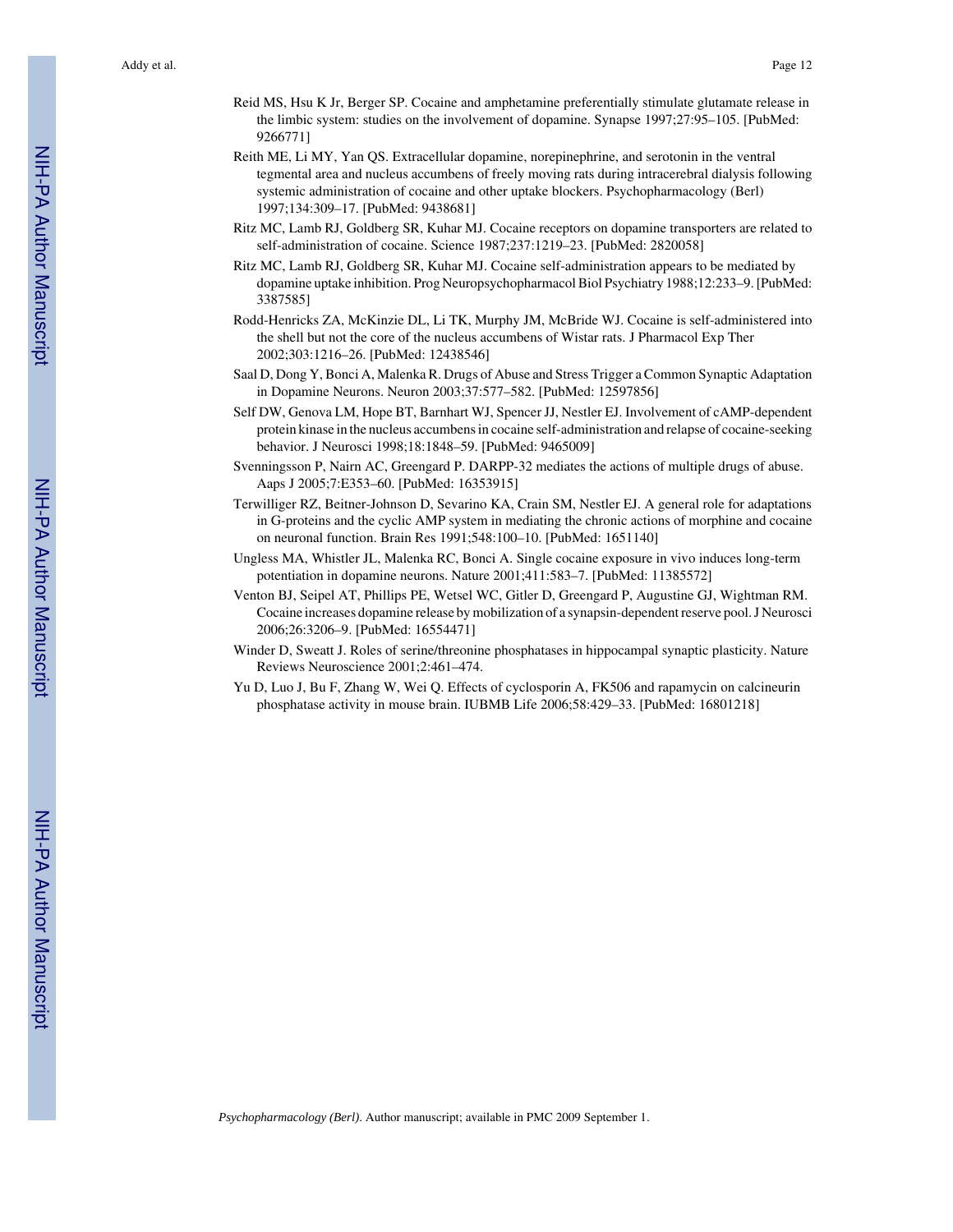



**(A)** Schematic of the locomotor testing paradigm for male Sprague-Dawley rats (n=48). **(B)** Chronic systemic cyclosporine administration did not alter baseline habituation activity during the 30 mins before cocaine administration. **(C)** Daily administration of cocaine at 15 mg/kg  $(s.c.)$  led to a sensitized and sustained locomotor response (main effect of cocaine,  $p \le 0.001$ ) that was attenuated by daily co-administration of cyclosporine (15 mg/kg, i.p, cocaine X cyclosporine interaction, p < 0.05). **(D)** Repeated cyclosporine administration (15 mg/kg, i.p.) led to peak LM activity 5 mins after injection and potentiated the locomotor response to repeated cocaine ( $p \le 0.05$ , independent samples t-test with a Bonferroni correction) 5 mins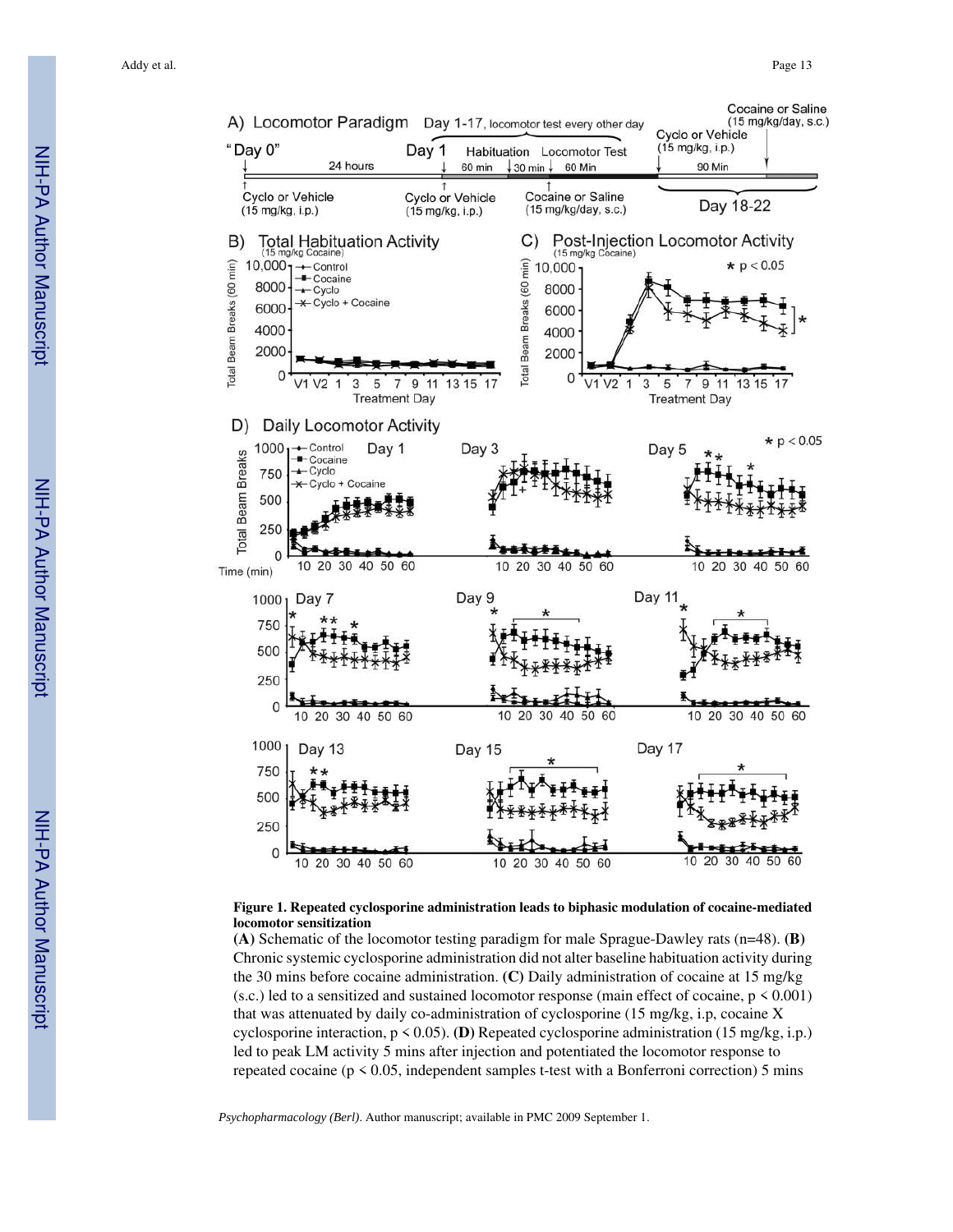after injection on day 11 of testing. In contrast, repeated cyclosporine (15 mg/kg, i.p.) administration attenuated the sustained response to repeated cocaine as revealed by a cocaine X cyclosporine interaction on test days 9, 13 and 17 ( $p \le 0.05$ ). All data are displayed as the mean ± SEM.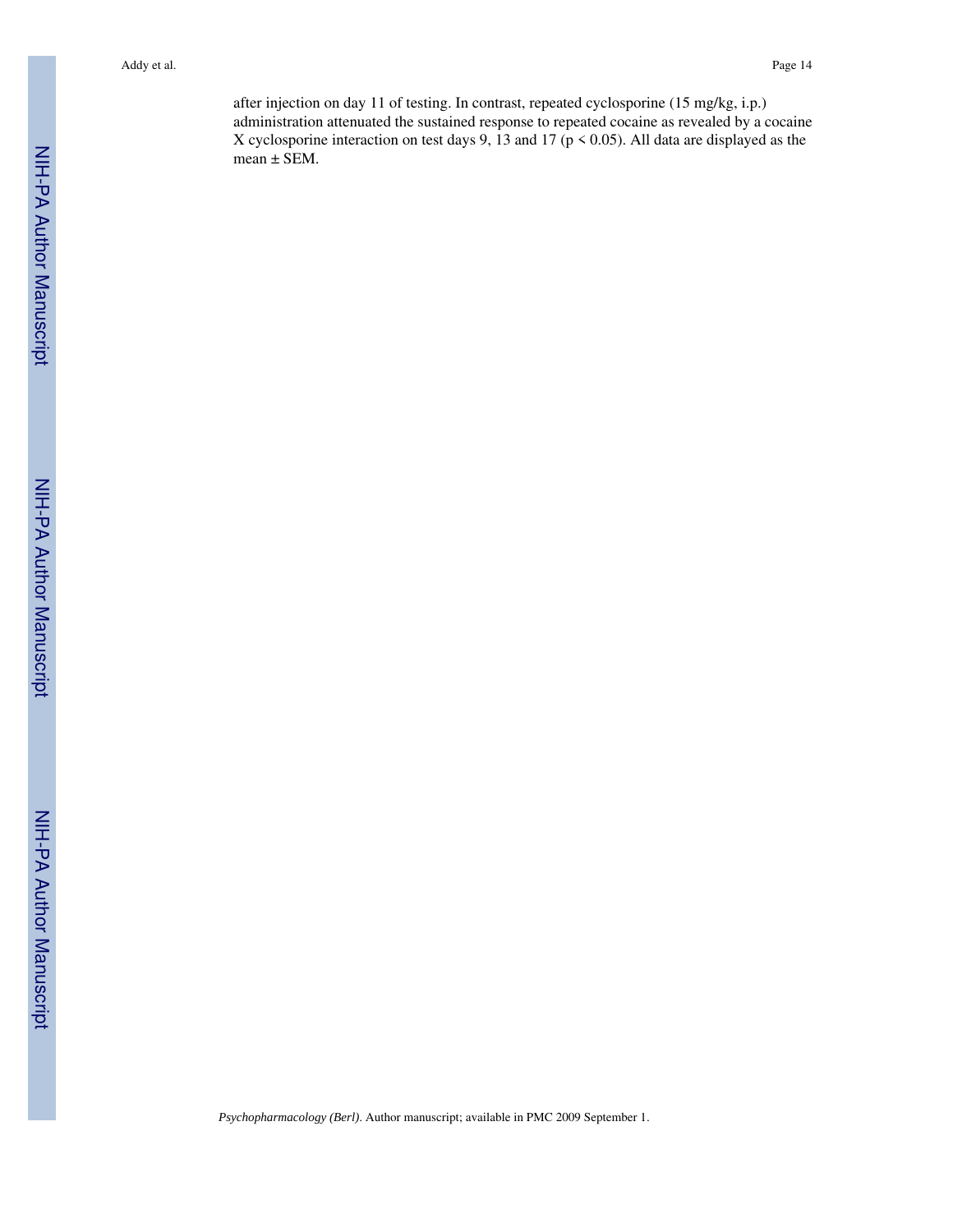

#### **Figure 2. Chronic cyclosporine, but not rapamycin, pretreatment leads to a sensitized locomotor response to acute cocaine administration**

**(A)** Schematic of locomotor testing paradigm for male Sprague-Dawley rats (n=24). **(B)** Acute cocaine administration on day 18 (15 mg/kg, s.c.) led to increased locomotor activity ( $p \le$ 0.005, paired samples t-test), while animals pretreated with chronic cyclosporine showed potentiated locomotor activation in response to cocaine (p < 0.001, independent samples t-test) compared to saline vehicle pretreated animals. **(C)** Chronic cyclosporine pre-treatment led to a potentiated locomotor response to cocaine (15 mg/kg, s.c.) in the first 30 mins after injection  $(p < 0.05$ , independent samples t-test with a Bonferroni correction for multiple comparisons). **(D)** Chronic pre-treatment with 5 or 20 mg/kg cyclosporine or the immunophilin rapamycin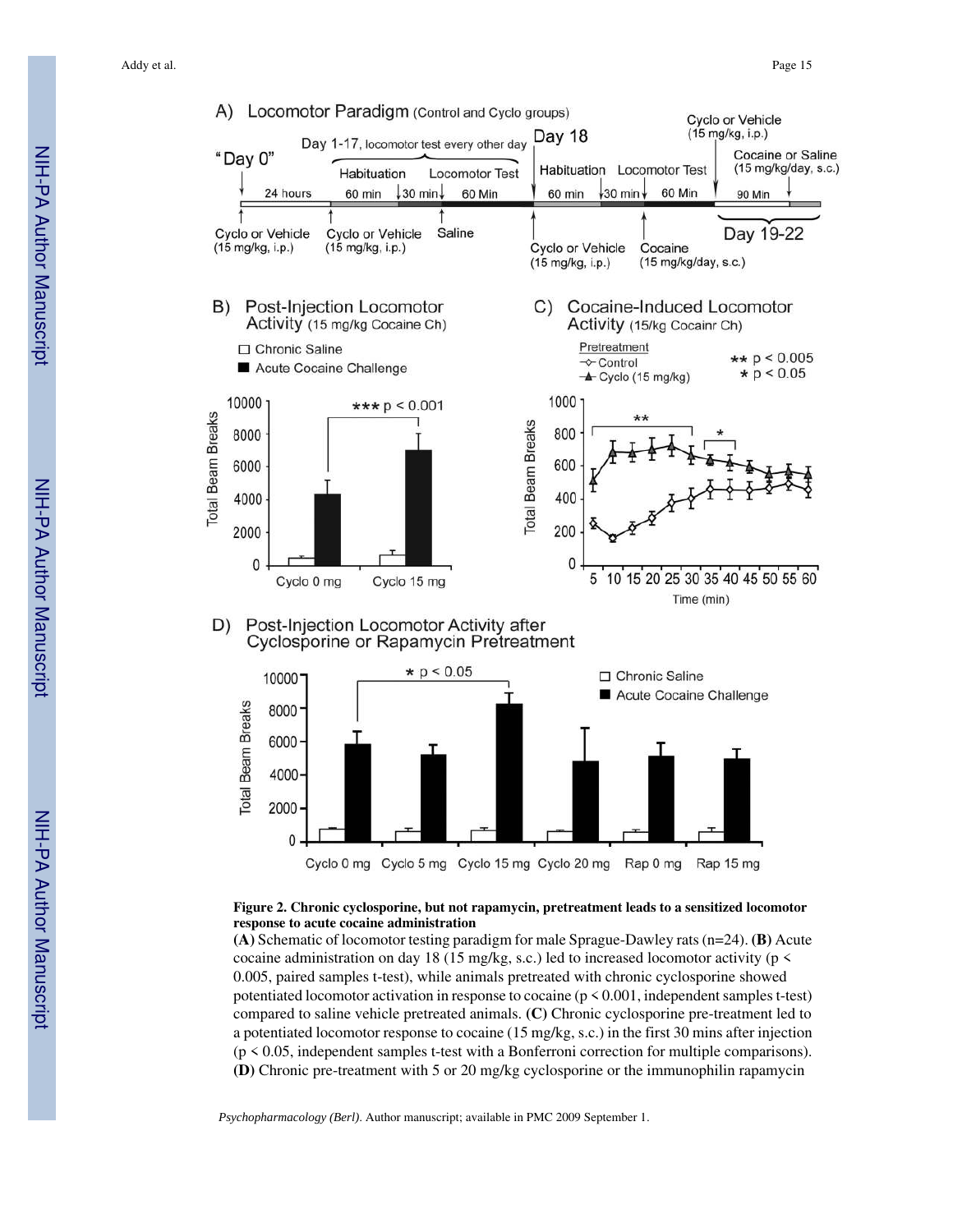(15 mg/kg) did not affect the locomotor response to acute cocaine challenge. In contrast, animals pretreated with 15 mg/kg cyclosporine for 17 days showed a potentiated response to an acute 15 mg/kg cocaine challenge on day 18 (p < 0.05, independent samples t-test), consistent with results in the previous experiment (2B)Cyclo cyclosporine; Rap: rapamycin. All data are presented as the mean± SEM.

NIH-PA Author Manuscript

NIH-PA Author Manuscript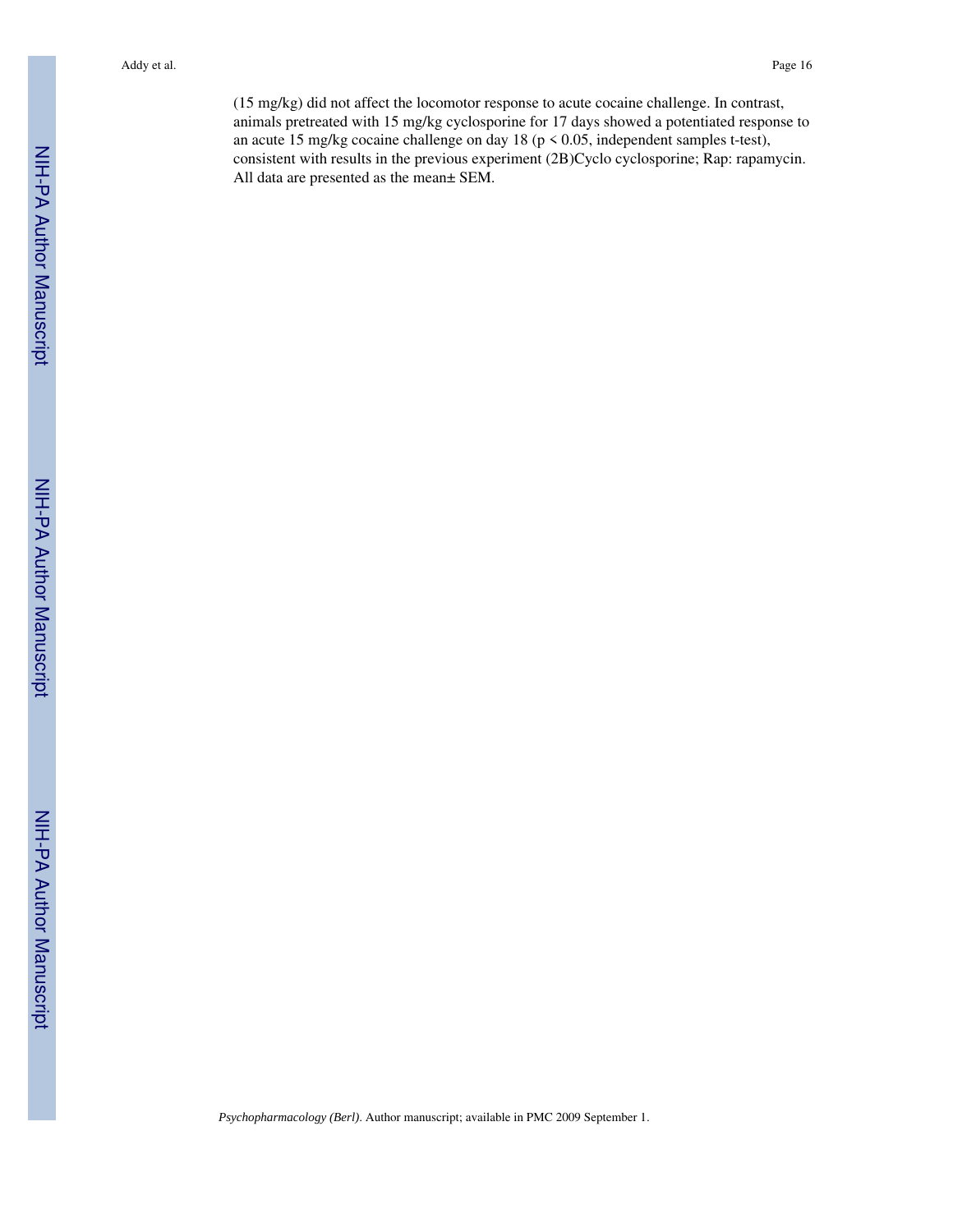

#### **Figure 3. Chronic administration of cyclosporine or cocaine regulates synapsin I phosphorylation in subcortical brain structures**

**(A)** Calcineurin levels in the PFC, NAc, striatum and VTA were not altered by chronic administration of cocaine (15 mg/kg, s.c.) or cyclosporine (15 mg/kg, i.p.). **(B)** Analysis of pSynapsin I levels in the NAc, ST and VTA revealed a main effect of cyclosporine administration as well as a main effect of cocaine administration ( $p \le 0.05$ ). In addition, animals that received either cyclosporine alone or co-administration of cocaine and cyclosporine showed increased pSynI (in the NAc, ST and VTA) compared to control treated animals ( $p \le$ 0.05, independent samples t-test). **(C)** Chronic cocaine and cyclosporine administration did not alter total synapsin I levels in the NAc, striatum or VTA. **(D and E)** Acute cocaine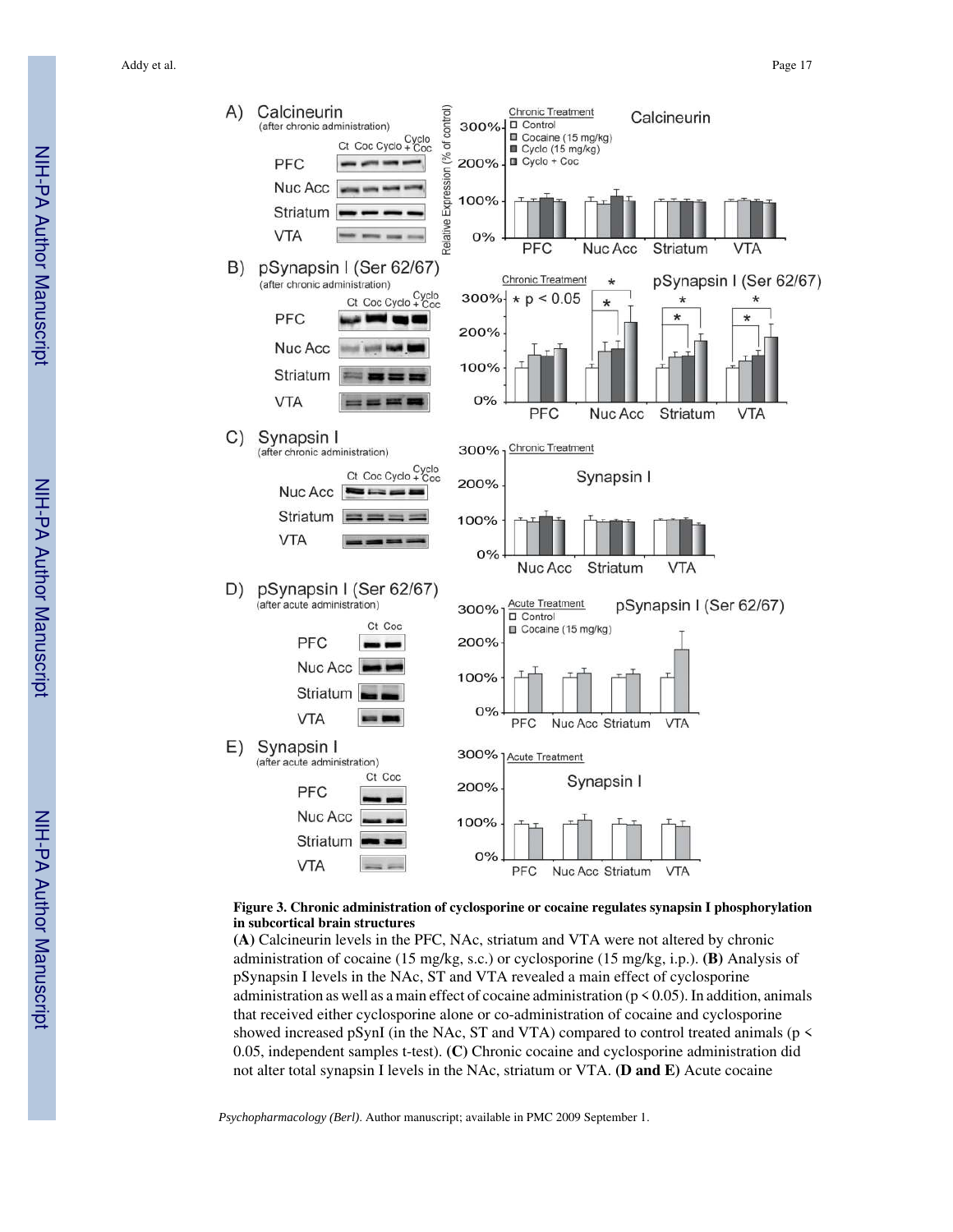administration (15 mg/kg, s.c.) did not alter pSynI (S62/67) or total synapsin I in the PFC, NAc, striatum or VTA. All data are presented as mean± SEM.